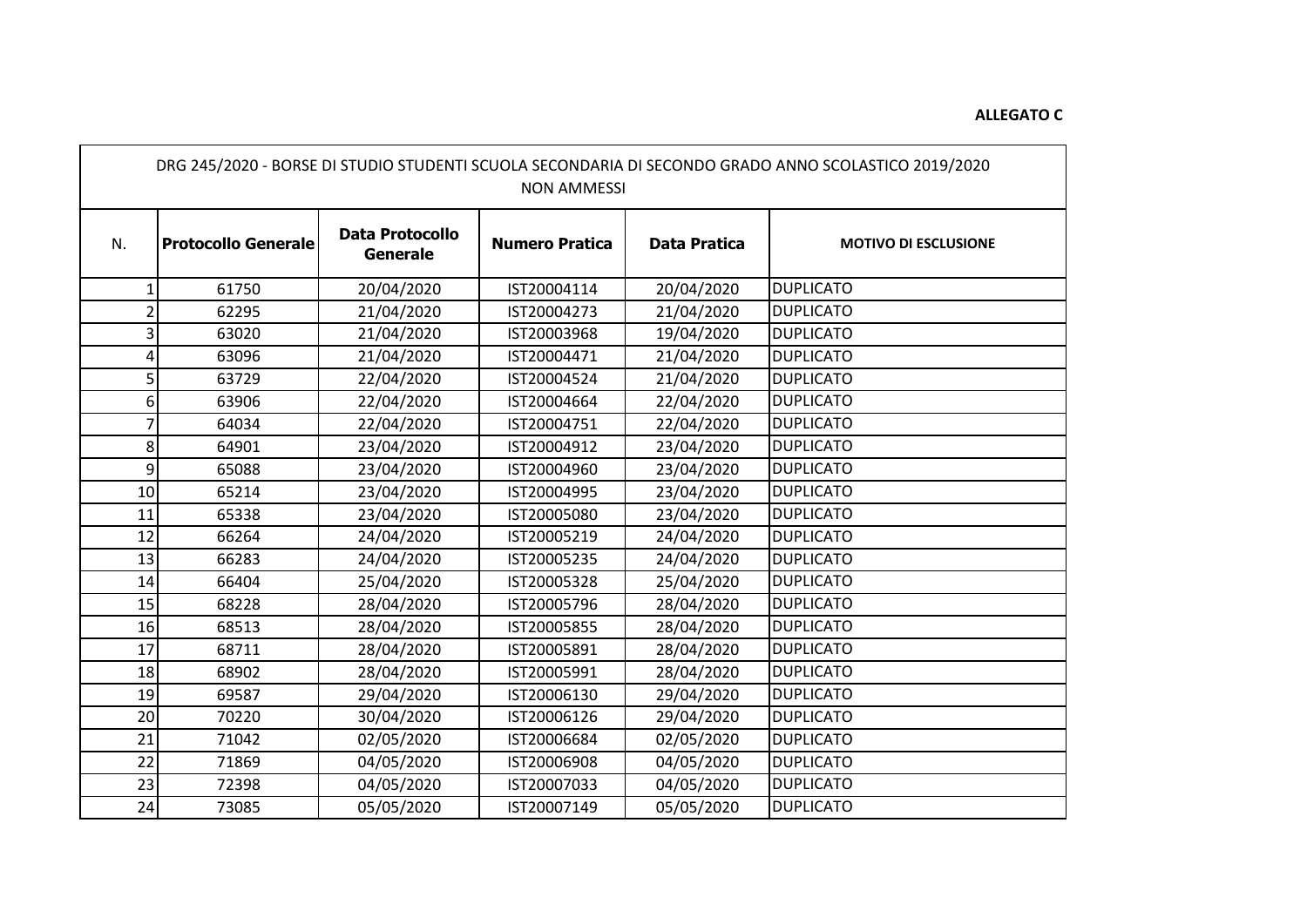| N. | <b>Protocollo Generale</b> | <b>Data Protocollo</b><br><b>Generale</b> | <b>Numero Pratica</b> | <b>Data Pratica</b> | <b>MOTIVO DI ESCLUSIONE</b> |
|----|----------------------------|-------------------------------------------|-----------------------|---------------------|-----------------------------|
| 25 | 73247                      | 05/05/2020                                | IST20007172           | 05/05/2020          | <b>DUPLICATO</b>            |
| 26 | 73651                      | 05/05/2020                                | IST20006330           | 30/04/2020          | <b>DUPLICATO</b>            |
| 27 | 74700                      | 06/05/2020                                | IST20007559           | 06/05/2020          | <b>DUPLICATO</b>            |
| 28 | 75752                      | 07/05/2020                                | IST20007930           | 07/05/2020          | <b>DUPLICATO</b>            |
| 29 | 77388                      | 09/05/2020                                | IST20008572           | 09/05/2020          | <b>DUPLICATO</b>            |
| 30 | 77606                      | 09/05/2020                                | IST20008852           | 09/05/2020          | <b>DUPLICATO</b>            |
| 31 | 78528                      | 11/05/2020                                | IST20010699           | 11/05/2020          | <b>DUPLICATO</b>            |
| 32 | 75775                      | 07/05/2020                                | IST20007938           | 07/05/2020          | <b>DUPLICATO</b>            |
| 33 | 78769                      | 11/05/2020                                | IST20010875           | 11/05/2020          | <b>DUPLICATO</b>            |
| 34 | 83549                      | 12/05/2020                                | IST20011032           | 11/05/2020          | <b>DUPLICATO</b>            |
| 35 | 84355                      | 12/05/2020                                | IST20014499           | 12/05/2020          | <b>DUPLICATO</b>            |
| 36 | 84629                      | 13/05/2020                                | IST20014628           | 13/05/2020          | <b>DUPLICATO</b>            |
| 37 | 84831                      | 13/05/2020                                | IST20014560           | 13/05/2020          | <b>DUPLICATO</b>            |
| 38 | 84709                      | 13/05/2020                                | IST20011296           | 11/05/2020          | <b>DUPLICATO</b>            |
| 39 | 61402                      | 20/04/2020                                | IST20004054           | 20/04/2020          | STUDENTE UNIVERSITARIO      |
| 40 | 63738                      | 22/04/2020                                | IST20004605           | 22/04/2020          | STUDENTE UNIVERSITARIO      |
| 41 | 63838                      | 22/04/2020                                | IST20004634           | 22/04/2020          | STUDENTE UNIVERSITARIO      |
| 42 | 63842                      | 22/04/2020                                | IST20004636           | 22/04/2020          | STUDENTE UNIVERSITARIO      |
| 43 | 64764                      | 23/04/2020                                | IST20004891           | 23/04/2020          | STUDENTE UNIVERSITARIO      |
| 44 | 66534                      | 26/04/2020                                | IST20005437           | 26/04/2020          | STUDENTE UNIVERSITARIO      |
| 45 | 71032                      | 02/05/2020                                | IST20006674           | 02/05/2020          | STUDENTE UNIVERSITARIO      |
| 46 | 71772                      | 04/05/2020                                | IST20006891           | 04/05/2020          | STUDENTE UNIVERSITARIO      |
| 47 | 71922                      | 04/05/2020                                | IST20006913           | 04/05/2020          | STUDENTE UNIVERSITARIO      |
| 48 | 75281                      | 07/05/2020                                | IST20007138           | 05/05/2020          | STUDENTE UNIVERSITARIO      |
| 49 | 77442                      | 09/05/2020                                | IST20008604           | 09/05/2020          | STUDENTE UNIVERSITARIO      |
| 50 | 78912                      | 11/05/2020                                | IST20011564           | 11/05/2020          | STUDENTE UNIVERSITARIO      |
| 51 | 83229                      | 12/05/2020                                | IST20013697           | 12/05/2020          | STUDENTE UNIVERSITARIO      |
| 52 | 83960                      | 12/05/2020                                | IST20014125           | 12/05/2020          | STUDENTE UNIVERSITARIO      |
| 53 | 84233                      | 12/05/2020                                | IST20006500           | 30/04/2020          | STUDENTE UNIVERSITARIO      |
| 54 | 74204                      | 06/05/2020                                | IST20007443           | 06/05/2020          | STUDENTE UNIVERSITARIO      |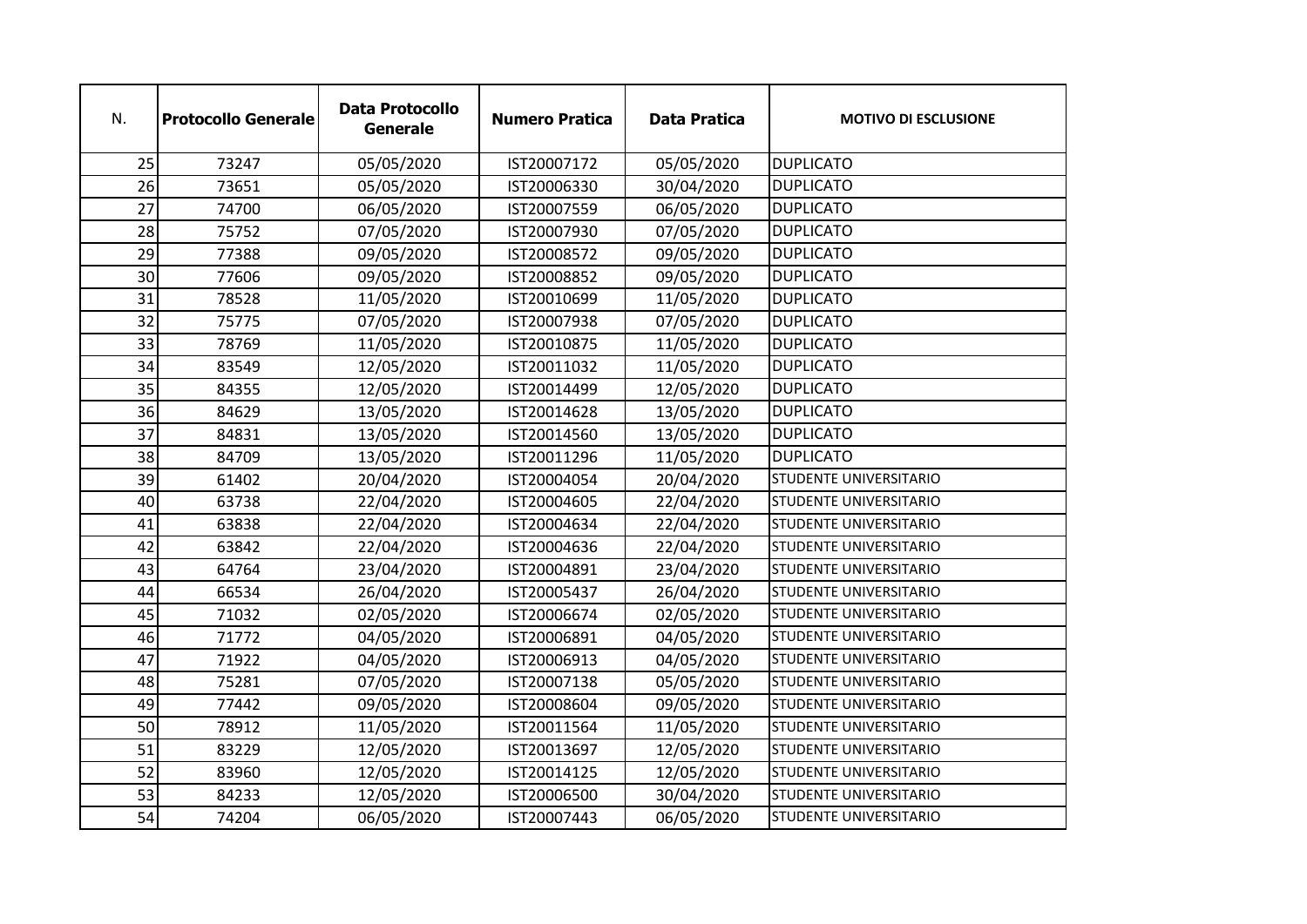| N. | <b>Protocollo Generale</b> | <b>Data Protocollo</b><br><b>Generale</b> | <b>Numero Pratica</b> | <b>Data Pratica</b> | <b>MOTIVO DI ESCLUSIONE</b>          |
|----|----------------------------|-------------------------------------------|-----------------------|---------------------|--------------------------------------|
| 55 | 62661                      | 21/04/2020                                | IST20004341           | 21/04/2020          | <b>STUDENTE ISTITUTO COMPRENSIVO</b> |
| 56 | 62955                      | 21/04/2020                                | IST20004418           | 21/04/2020          | STUDENTE ISTITUTO COMPRENSIVO        |
| 57 | 62967                      | 21/04/2020                                | IST20004425           | 21/04/2020          | <b>STUDENTE ISTITUTO COMPRENSIVO</b> |
| 58 | 63038                      | 21/04/2020                                | IST20004469           | 21/04/2020          | STUDENTE ISTITUTO COMPRENSIVO        |
| 59 | 63041                      | 21/04/2020                                | IST20004472           | 21/04/2020          | STUDENTE ISTITUTO COMPRENSIVO        |
| 60 | 63062                      | 21/04/2020                                | IST20004495           | 21/04/2020          | STUDENTE ISTITUTO COMPRENSIVO        |
| 61 | 63090                      | 21/04/2020                                | IST20004518           | 21/04/2020          | STUDENTE ISTITUTO COMPRENSIVO        |
| 62 | 63624                      | 22/04/2020                                | IST20004569           | 22/04/2020          | STUDENTE ISTITUTO COMPRENSIVO        |
| 63 | 63662                      | 22/04/2020                                | IST20004585           | 22/04/2020          | STUDENTE ISTITUTO COMPRENSIVO        |
| 64 | 63873                      | 22/04/2020                                | IST20004654           | 22/04/2020          | STUDENTE ISTITUTO COMPRENSIVO        |
| 65 | 63988                      | 22/04/2020                                | IST20004716           | 22/04/2020          | STUDENTE ISTITUTO COMPRENSIVO        |
| 66 | 64128                      | 22/04/2020                                | IST20004830           | 22/04/2020          | STUDENTE ISTITUTO COMPRENSIVO        |
| 67 | 64987                      | 23/04/2020                                | IST20004933           | 23/04/2020          | STUDENTE ISTITUTO COMPRENSIVO        |
| 68 | 65049                      | 23/04/2020                                | IST20004955           | 23/04/2020          | STUDENTE ISTITUTO COMPRENSIVO        |
| 69 | 65163                      | 23/04/2020                                | IST20004976           | 23/04/2020          | STUDENTE ISTITUTO COMPRENSIVO        |
| 70 | 65309                      | 23/04/2020                                | IST20005054           | 23/04/2020          | STUDENTE ISTITUTO COMPRENSIVO        |
| 71 | 65315                      | 23/04/2020                                | IST20005063           | 23/04/2020          | STUDENTE ISTITUTO COMPRENSIVO        |
| 72 | 65320                      | 23/04/2020                                | IST20005068           | 23/04/2020          | STUDENTE ISTITUTO COMPRENSIVO        |
| 73 | 65324                      | 23/04/2020                                | IST20005072           | 23/04/2020          | STUDENTE ISTITUTO COMPRENSIVO        |
| 74 | 66192                      | 24/04/2020                                | IST20005195           | 24/04/2020          | CONSERVATORIO (NON CENSITI DAL SIDI) |
| 75 | 66282                      | 24/04/2020                                | IST20005234           | 24/04/2020          | <b>ISTITUTO COMPRENSIVO</b>          |
| 76 | 66311                      | 24/04/2020                                | IST20005250           | 24/04/2020          | <b>ISTITUTO COMPRENSIVO</b>          |
| 77 | 66463                      | 25/04/2020                                | IST20005367           | 25/04/2020          | <b>ISTITUTO COMPRENSIVO</b>          |
| 78 | 66466                      | 25/04/2020                                | IST20005378           | 25/04/2020          | <b>ISTITUTO COMPRENSIVO</b>          |
| 79 | 66552                      | 26/04/2020                                | IST20005457           | 26/04/2020          | <b>ISTITUTO COMPRENSIVO</b>          |
| 80 | 67404                      | 27/04/2020                                | IST20005579           | 27/04/2020          | <b>ISTITUTO COMPRENSIVO</b>          |
| 81 | 67448                      | 27/04/2020                                | IST20005573           | 27/04/2020          | <b>ISTITUTO COMPRENSIVO</b>          |
| 82 | 67467                      | 27/04/2020                                | IST20005595           | 27/04/2020          | <b>ISTITUTO COMPRENSIVO</b>          |
| 83 | 67599                      | 27/04/2020                                | IST20005627           | 27/04/2020          | <b>ISTITUTO COMPRENSIVO</b>          |
| 84 | 67659                      | 27/04/2020                                | IST20004390           | 21/04/2020          | <b>ISTITUTO COMPRENSIVO</b>          |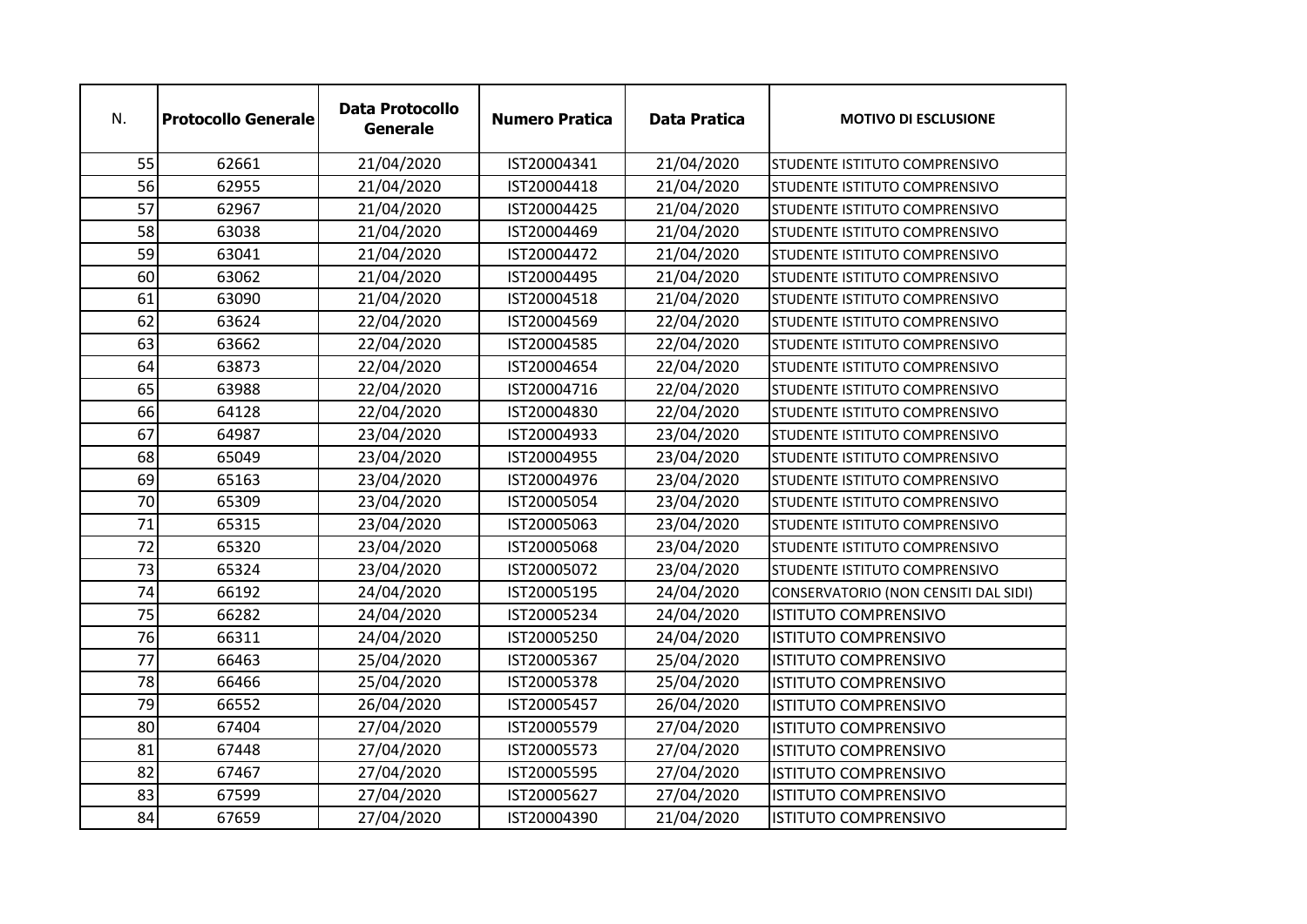| N.  | <b>Protocollo Generale</b> | <b>Data Protocollo</b><br><b>Generale</b> | <b>Numero Pratica</b> | <b>Data Pratica</b> | <b>MOTIVO DI ESCLUSIONE</b>          |
|-----|----------------------------|-------------------------------------------|-----------------------|---------------------|--------------------------------------|
| 85  | 67665                      | 27/04/2020                                | IST20005259           | 24/04/2020          | ISTITUTO COMPRENSIVO                 |
| 86  | 67734                      | 27/04/2020                                | IST20004632           | 22/04/2020          | <b>ISTITUTO COMPRENSIVO</b>          |
| 87  | 68487                      | 28/04/2020                                | IST20005704           | 27/04/2020          | <b>ISTITUTO COMPRENSIVO</b>          |
| 88  | 68547                      | 28/04/2020                                | IST20005865           | 28/04/2020          | <b>ISTITUTO COMPRENSIVO</b>          |
| 89  | 68549                      | 28/04/2020                                | IST20005867           | 28/04/2020          | <b>ISTITUTO COMPRENSIVO</b>          |
| 90  | 68559                      | 28/04/2020                                | IST20005873           | 28/04/2020          | <b>ISTITUTO COMPRENSIVO</b>          |
| 91  | 68845                      | 28/04/2020                                | IST20005936           | 28/04/2020          | <b>ISTITUTO COMPRENSIVO</b>          |
| 92  | 68854                      | 28/04/2020                                | IST20005950           | 28/04/2020          | <b>ISTITUTO COMPRENSIVO</b>          |
| 93  | 68903                      | 28/04/2020                                | IST20005993           | 28/04/2020          | <b>ISTITUTO COMPRENSIVO</b>          |
| 94  | 68927                      | 28/04/2020                                | IST20006016           | 28/04/2020          | <b>ISTITUTO COMPRENSIVO</b>          |
| 95  | 69552                      | 29/04/2020                                | IST20006109           | 29/04/2020          | <b>ISTITUTO COMPRENSIVO</b>          |
| 96  | 69776                      | 29/04/2020                                | IST20006273           | 29/04/2020          | <b>ISTITUTO COMPRENSIVO</b>          |
| 97  | 70416                      | 30/04/2020                                | IST20006377           | 30/04/2020          | <b>ISTITUTO COMPRENSIVO</b>          |
| 98  | 70727                      | 30/04/2020                                | IST20006468           | 30/04/2020          | ISTITUTO COMPRENSIVO                 |
| 99  | 70740                      | 30/04/2020                                | IST20006479           | 30/04/2020          | <b>ISTITUTO COMPRENSIVO</b>          |
| 100 | 70783                      | 30/04/2020                                | IST20006502           | 30/04/2020          | <b>ISTITUTO COMPRENSIVO</b>          |
| 101 | 70847                      | 01/05/2020                                | IST20006544           | 01/05/2020          | <b>ISTITUTO COMPRENSIVO</b>          |
| 102 | 70984                      | 02/05/2020                                | IST20006631           | 02/05/2020          | <b>ISTITUTO COMPRENSIVO</b>          |
| 103 | 71002                      | 02/05/2020                                | IST20006650           | 02/05/2020          | <b>ISTITUTO COMPRENSIVO</b>          |
| 104 | 71021                      | 02/05/2020                                | IST20006665           | 02/05/2020          | <b>ISTITUTO COMPRENSIVO</b>          |
| 105 | 71114                      | 03/05/2020                                | IST20006756           | 03/05/2020          | <b>ISTITUTO COMPRENSIVO</b>          |
| 106 | 71488                      | 04/05/2020                                | IST20006851           | 04/05/2020          | <b>ISTITUTO COMPRENSIVO</b>          |
| 107 | 71773                      | 04/05/2020                                | IST20005763           | 28/04/2020          | <b>ISTITUTO COMPRENSIVO</b>          |
| 108 | 72606                      | 05/05/2020                                | IST20007117           | 05/05/2020          | <b>ISTITUTO COMPRENSIVO</b>          |
| 109 | 73240                      | 05/05/2020                                | IST20007174           | 05/05/2020          | <b>ISTITUTO COMPRENSIVO</b>          |
| 110 | 73286                      | 05/05/2020                                | IST20007184           | 05/05/2020          | <b>ISTITUTO COMPRENSIVO</b>          |
| 111 | 73388                      | 05/05/2020                                | IST20007201           | 05/05/2020          | <b>ISTITUTO COMPRENSIVO</b>          |
| 112 | 73454                      | 05/05/2020                                | IST20007214           | 05/05/2020          | CONSERVATORIO (NON CENSITI DAL SIDI) |
| 113 | 73713                      | 05/05/2020                                | IST20007267           | 05/05/2020          | <b>ISTITUTO COMPRENSIVO</b>          |
| 114 | 73751                      | 05/05/2020                                | IST20007282           | 05/05/2020          | <b>ISTITUTO COMPRENSIVO</b>          |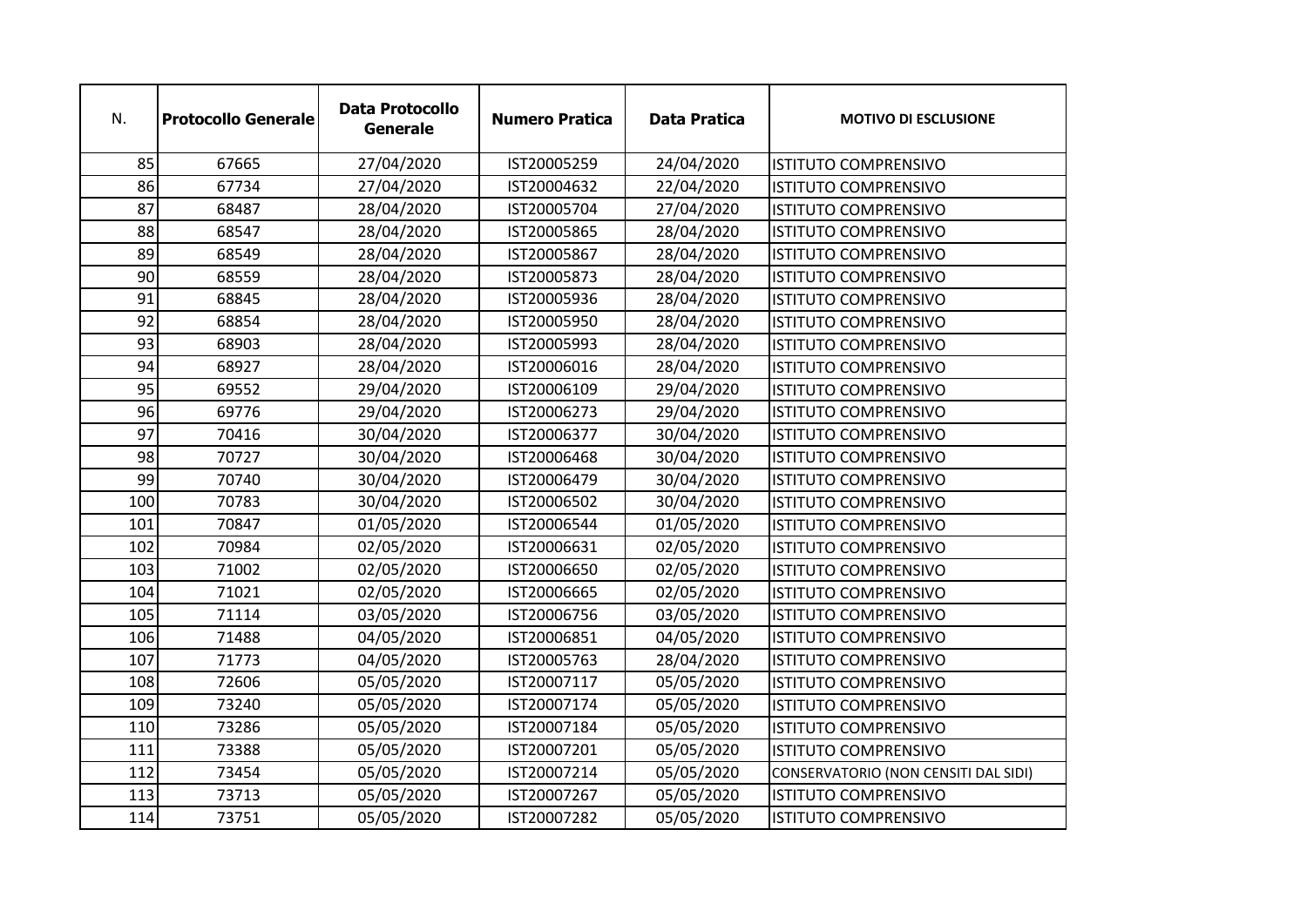| N.  | <b>Protocollo Generale</b> | <b>Data Protocollo</b><br><b>Generale</b> | <b>Numero Pratica</b> | <b>Data Pratica</b> | <b>MOTIVO DI ESCLUSIONE</b> |
|-----|----------------------------|-------------------------------------------|-----------------------|---------------------|-----------------------------|
| 115 | 73788                      | 05/05/2020                                | IST20007302           | 05/05/2020          | <b>ISTITUTO COMPRENSIVO</b> |
| 116 | 73790                      | 05/05/2020                                | IST20007304           | 05/05/2020          | <b>ISTITUTO COMPRENSIVO</b> |
| 117 | 73875                      | 05/05/2020                                | IST20007366           | 05/05/2020          | <b>ISTITUTO COMPRENSIVO</b> |
| 118 | 73888                      | 05/05/2020                                | IST20007375           | 05/05/2020          | <b>ISTITUTO COMPRENSIVO</b> |
| 119 | 74143                      | 06/05/2020                                | IST20007426           | 06/05/2020          | <b>ISTITUTO COMPRENSIVO</b> |
| 120 | 74846                      | 06/05/2020                                | IST20007650           | 06/05/2020          | <b>ISTITUTO COMPRENSIVO</b> |
| 121 | 75413                      | 07/05/2020                                | IST20007864           | 07/05/2020          | <b>ISTITUTO COMPRENSIVO</b> |
| 122 | 76084                      | 07/05/2020                                | IST20008055           | 07/05/2020          | <b>SCUOLA DI FORMAZIONE</b> |
| 123 | 76140                      | 07/05/2020                                | IST20008105           | 07/05/2020          | <b>ISTITUTO COMPRENSIVO</b> |
| 124 | 76148                      | 07/05/2020                                | IST20008115           | 07/05/2020          | <b>ISTITUTO COMPRENSIVO</b> |
| 125 | 76835                      | 08/05/2020                                | IST20008234           | 08/05/2020          | <b>ISTITUTO COMPRENSIVO</b> |
| 126 | 77123                      | 08/05/2020                                | IST20008370           | 08/05/2020          | ISTITUTO COMPRENSIVO        |
| 127 | 77170                      | 08/05/2020                                | IST20008410           | 08/05/2020          | <b>ISTITUTO COMPRENSIVO</b> |
| 128 | 77229                      | 08/05/2020                                | IST20008463           | 08/05/2020          | <b>ISTITUTO COMPRENSIVO</b> |
| 129 | 77355                      | 09/05/2020                                | IST20008537           | 09/05/2020          | <b>ISTITUTO COMPRENSIVO</b> |
| 130 | 77516                      | 09/05/2020                                | IST20008655           | 09/05/2020          | <b>ISTITUTO COMPRENSIVO</b> |
| 131 | 77558                      | 09/05/2020                                | IST20008801           | 09/05/2020          | <b>ISTITUTO COMPRENSIVO</b> |
| 132 | 77631                      | 10/05/2020                                | IST20008803           | 09/05/2020          | <b>ISTITUTO COMPRENSIVO</b> |
| 133 | 77622                      | 10/05/2020                                | IST20008865           | 10/05/2020          | <b>ISTITUTO COMPRENSIVO</b> |
| 134 | 77699                      | 10/05/2020                                | IST20008952           | 10/05/2020          | <b>ISTITUTO COMPRENSIVO</b> |
| 135 | 78410                      | 11/05/2020                                | IST20010336           | 11/05/2020          | <b>ISTITUTO COMPRENSIVO</b> |
| 136 | 78986                      | 11/05/2020                                | IST20011824           | 11/05/2020          | <b>ISTITUTO COMPRENSIVO</b> |
| 137 | 78995                      | 11/05/2020                                | IST20011865           | 11/05/2020          | <b>ISTITUTO COMPRENSIVO</b> |
| 138 | 80900                      | 11/05/2020                                | IST20012607           | 11/05/2020          | <b>ISTITUTO COMPRENSIVO</b> |
| 139 | 80916                      | 11/05/2020                                | IST20012663           | 11/05/2020          | <b>ISTITUTO COMPRENSIVO</b> |
| 140 | 81839                      | 12/05/2020                                | IST20012917           | 12/05/2020          | <b>ISTITUTO COMPRENSIVO</b> |
| 141 | 81917                      | 12/05/2020                                | IST20012954           | 12/05/2020          | <b>ISTITUTO COMPRENSIVO</b> |
| 142 | 82456                      | 12/05/2020                                | IST20010379           | 11/05/2020          | <b>ISTITUTO COMPRENSIVO</b> |
| 143 | 83208                      | 12/05/2020                                | IST20013675           | 12/05/2020          | <b>ISTITUTO COMPRENSIVO</b> |
| 144 | 83296                      | 12/05/2020                                | IST20013750           | 12/05/2020          | <b>ISTITUTO COMPRENSIVO</b> |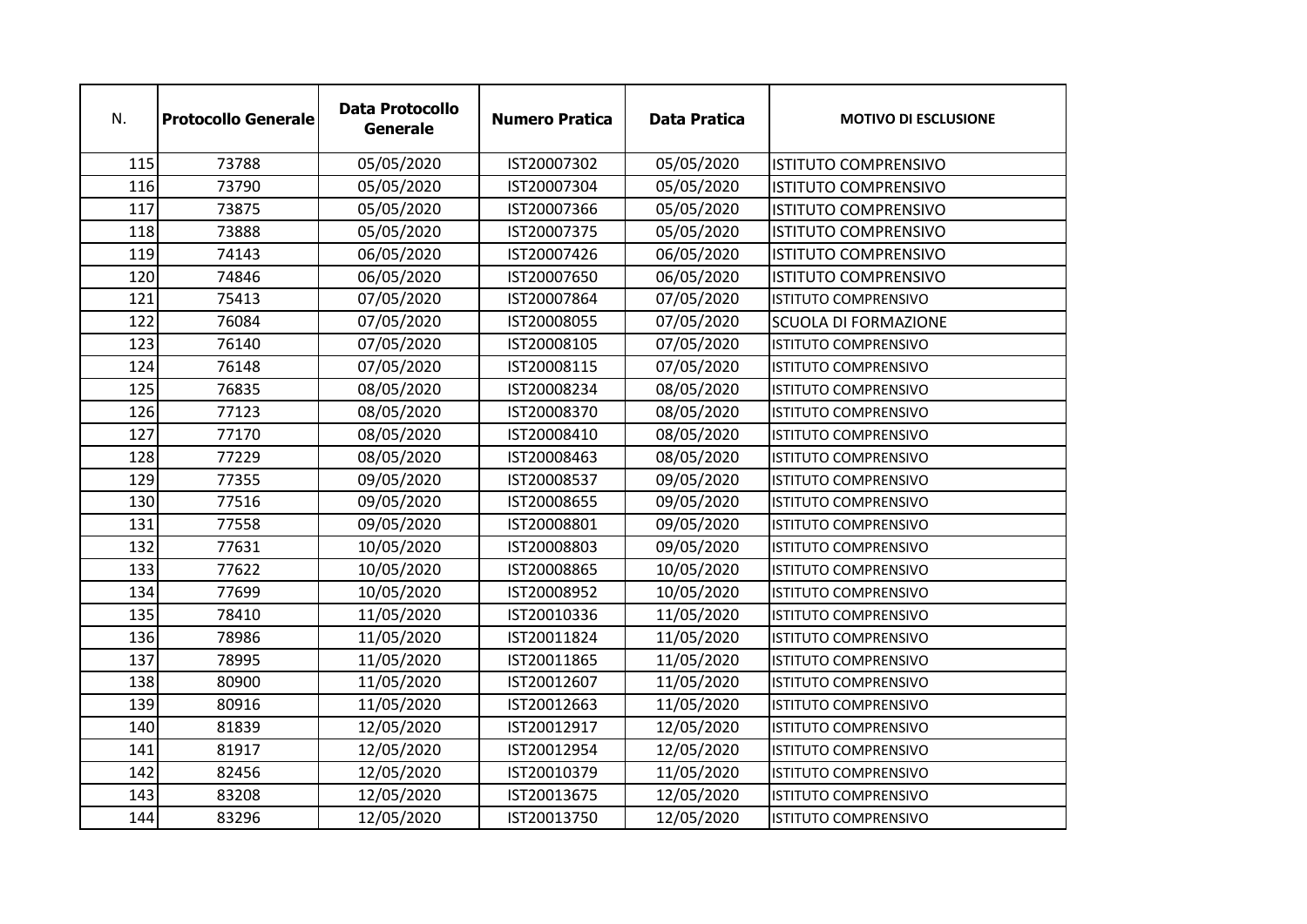| N.  | <b>Protocollo Generale</b> | <b>Data Protocollo</b><br><b>Generale</b> | <b>Numero Pratica</b> | <b>Data Pratica</b> | <b>MOTIVO DI ESCLUSIONE</b>          |
|-----|----------------------------|-------------------------------------------|-----------------------|---------------------|--------------------------------------|
| 145 | 83543                      | 12/05/2020                                | IST20013854           | 12/05/2020          | <b>ISTITUTO COMPRENSIVO</b>          |
| 146 | 83623                      | 12/05/2020                                | IST20013924           | 12/05/2020          | <b>ISTITUTO COMPRENSIVO</b>          |
| 147 | 83634                      | 12/05/2020                                | IST20013933           | 12/05/2020          | <b>ISTITUTO COMPRENSIVO</b>          |
| 148 | 83671                      | 12/05/2020                                | IST20012106           | 11/05/2020          | <b>ISTITUTO COMPRENSIVO</b>          |
| 149 | 83673                      | 12/05/2020                                | IST20012175           | 11/05/2020          | <b>ISTITUTO COMPRENSIVO</b>          |
| 150 | 83781                      | 12/05/2020                                | IST20013389           | 12/05/2020          | <b>ISTITUTO COMPRENSIVO</b>          |
| 151 | 83937                      | 12/05/2020                                | IST20014109           | 12/05/2020          | <b>ISTITUTO COMPRENSIVO</b>          |
| 152 | 83953                      | 12/05/2020                                | IST20014124           | 12/05/2020          | <b>ISTITUTO COMPRENSIVO</b>          |
| 153 | 83973                      | 12/05/2020                                | IST20014139           | 12/05/2020          | ISTITUTO COMPRENSIVO                 |
| 154 | 84024                      | 12/05/2020                                | IST20014177           | 12/05/2020          | <b>ISTITUTO COMPRENSIVO</b>          |
| 155 | 84061                      | 12/05/2020                                | IST20013522           | 12/05/2020          | <b>ISTITUTO COMPRENSIVO</b>          |
| 156 | 84174                      | 12/05/2020                                | IST20014330           | 12/05/2020          | ISTITUTO COMPRENSIVO                 |
| 157 | 84349                      | 12/05/2020                                | IST20008449           | 08/05/2020          | <b>ISTITUTO COMPRENSIVO</b>          |
| 158 | 84353                      | 12/05/2020                                | IST20014496           | 12/05/2020          | <b>ISTITUTO COMPRENSIVO</b>          |
| 159 | 84387                      | 12/05/2020                                | IST20013842           | 12/05/2020          | <b>ISTITUTO COMPRENSIVO</b>          |
| 160 | 84967                      | 13/05/2020                                | IST20014804           | 13/05/2020          | <b>ISTITUTO COMPRENSIVO</b>          |
| 161 | 84986                      | 13/05/2020                                | IST20014820           | 13/05/2020          | <b>ISTITUTO COMPRENSIVO</b>          |
| 162 | 84990                      | 13/05/2020                                | IST20014815           | 13/05/2020          | <b>ISTITUTO COMPRENSIVO</b>          |
| 163 | 85099                      | 13/05/2020                                | IST20014867           | 13/05/2020          | <b>ISTITUTO COMPRENSIVO</b>          |
| 164 | 85116                      | 13/05/2020                                | IST20013664           | 12/05/2020          | <b>ISTITUTO COMPRENSIVO</b>          |
| 165 | 66092                      | 24/04/2020                                | IST20005155           | 24/04/2020          | ISEE > 15.748,78                     |
| 166 | 67480                      | 27/04/2020                                | IST20005600           | 27/04/2020          | ISEE > 15.748,78                     |
| 167 | 74761                      | 06/05/2020                                | IST20006555           | 01/05/2020          | ISEE > 15.748,78                     |
| 168 | 75261                      | 07/05/2020                                | IST20007827           | 07/05/2020          | CONSERVATORIO (NON CENSITI DAL SIDI) |
| 169 | 79949                      | 11/05/2020                                | IST20012279           | 11/05/2020          | <b>ISTITUTO COMPRENSIVO</b>          |
| 170 | 83677                      | 12/05/2020                                | IST20013956           | 12/05/2020          | ISEE > 15.748,78                     |
| 171 | 84521                      | 13/05/2020                                | IST20014574           | 13/05/2020          | ISEE > 15.748,78                     |
| 172 | 66564                      | 26/04/2020                                | IST20005463           | 26/04/2020          | CORSO SERALE (NON CENSITI DAL SIDI)  |
| 173 | 68507                      | 28/04/2020                                | IST20005665           | 27/04/2020          | CORSO SERALE (NON CENSITI DAL SIDI)  |
| 174 | 60950                      | 19/04/2020                                | IST20004012           | 19/04/2020          | <b>ISEE SCADUTO</b>                  |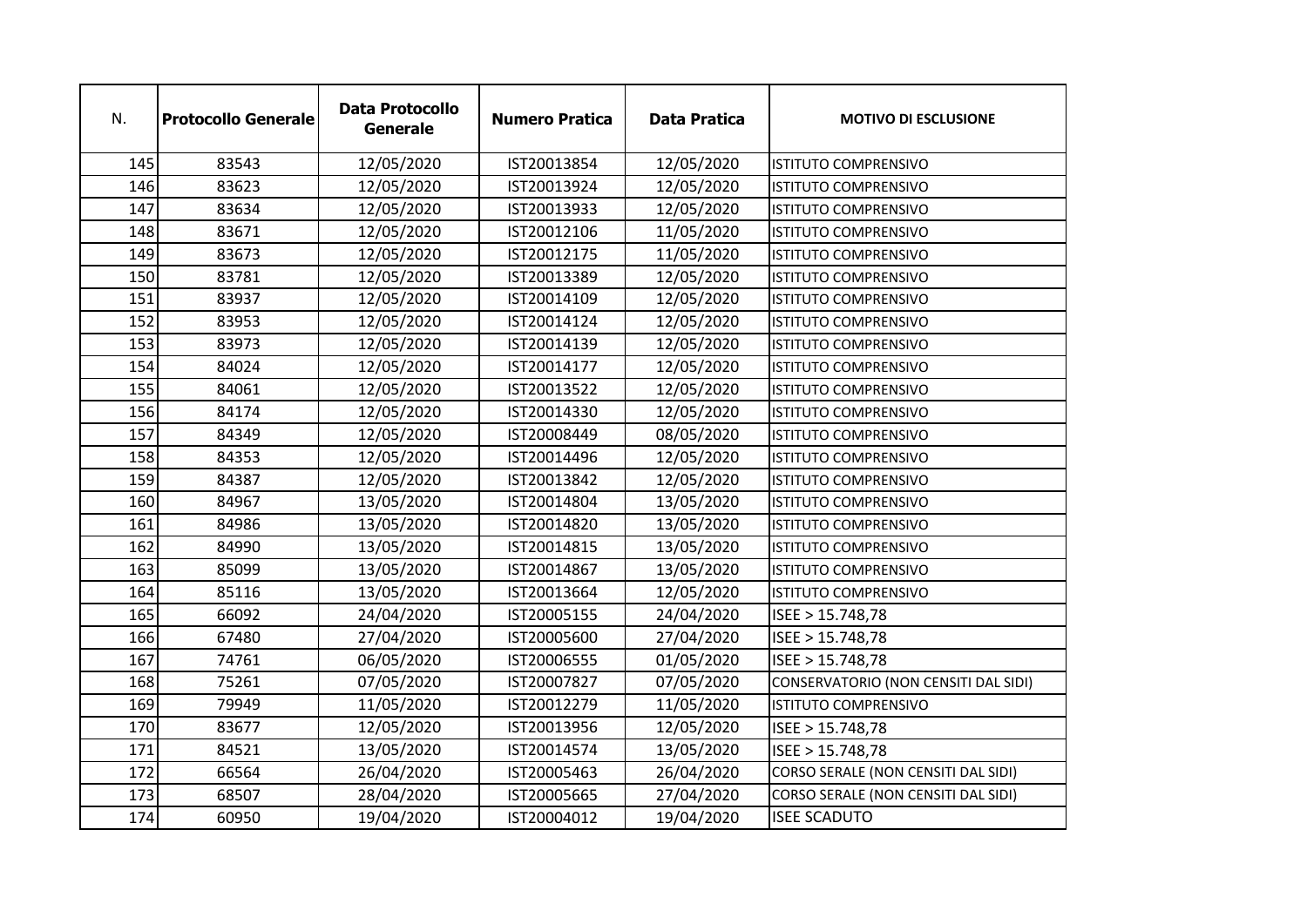| N.  | <b>Protocollo Generale</b> | <b>Data Protocollo</b><br><b>Generale</b> | <b>Numero Pratica</b> | <b>Data Pratica</b> | <b>MOTIVO DI ESCLUSIONE</b> |
|-----|----------------------------|-------------------------------------------|-----------------------|---------------------|-----------------------------|
| 175 | 60976                      | 19/04/2020                                | IST20004032           | 19/04/2020          | <b>ISEE SCADUTO</b>         |
| 176 | 60978                      | 19/04/2020                                | IST20004033           | 19/04/2020          | <b>ISEE SCADUTO</b>         |
| 177 | 61526                      | 20/04/2020                                | IST20004072           | 20/04/2020          | <b>ISEE SCADUTO</b>         |
| 178 | 61776                      | 20/04/2020                                | IST20004121           | 20/04/2020          | <b>ISEE SCADUTO</b>         |
| 179 | 62185                      | 21/04/2020                                | IST20004265           | 21/04/2020          | <b>ISEE SCADUTO</b>         |
| 180 | 62318                      | 21/04/2020                                | IST20004279           | 21/04/2020          | <b>ISEE SCADUTO</b>         |
| 181 | 62503                      | 21/04/2020                                | IST20004304           | 21/04/2020          | <b>ISEE SCADUTO</b>         |
| 182 | 62628                      | 21/04/2020                                | IST20004334           | 21/04/2020          | <b>ISEE SCADUTO</b>         |
| 183 | 62731                      | 21/04/2020                                | IST20004355           | 21/04/2020          | <b>ISEE SCADUTO</b>         |
| 184 | 62778                      | 21/04/2020                                | IST20004360           | 21/04/2020          | <b>ISEE SCADUTO</b>         |
| 185 | 62821                      | 21/04/2020                                | IST20004374           | 21/04/2020          | <b>ISEE SCADUTO</b>         |
| 186 | 62941                      | 21/04/2020                                | IST20004412           | 21/04/2020          | <b>ISEE SCADUTO</b>         |
| 187 | 62957                      | 21/04/2020                                | IST20004419           | 21/04/2020          | <b>ISEE SCADUTO</b>         |
| 188 | 63048                      | 21/04/2020                                | IST20004479           | 21/04/2020          | <b>ISEE SCADUTO</b>         |
| 189 | 63073                      | 21/04/2020                                | IST20004507           | 21/04/2020          | <b>ISEE SCADUTO</b>         |
| 190 | 63084                      | 21/04/2020                                | IST20004512           | 21/04/2020          | <b>ISEE SCADUTO</b>         |
| 191 | 63105                      | 22/04/2020                                | IST20004533           | 22/04/2020          | <b>ISEE SCADUTO</b>         |
| 192 | 63622                      | 22/04/2020                                | IST20004562           | 22/04/2020          | <b>ISEE SCADUTO</b>         |
| 193 | 63644                      | 22/04/2020                                | IST20004580           | 22/04/2020          | <b>ISEE SCADUTO</b>         |
| 194 | 63807                      | 22/04/2020                                | IST20004622           | 22/04/2020          | <b>ISEE SCADUTO</b>         |
| 195 | 63815                      | 22/04/2020                                | IST20004624           | 22/04/2020          | <b>ISEE SCADUTO</b>         |
| 196 | 63862                      | 22/04/2020                                | IST20004643           | 22/04/2020          | <b>ISEE SCADUTO</b>         |
| 197 | 63908                      | 22/04/2020                                | IST20004667           | 22/04/2020          | <b>ISEE SCADUTO</b>         |
| 198 | 63932                      | 22/04/2020                                | IST20004681           | 22/04/2020          | <b>ISEE SCADUTO</b>         |
| 199 | 64031                      | 22/04/2020                                | IST20004748           | 22/04/2020          | <b>ISEE SCADUTO</b>         |
| 200 | 64047                      | 22/04/2020                                | IST20004761           | 22/04/2020          | <b>ISEE SCADUTO</b>         |
| 201 | 64055                      | 22/04/2020                                | IST20004768           | 22/04/2020          | <b>ISEE SCADUTO</b>         |
| 202 | 64074                      | 22/04/2020                                | IST20004781           | 22/04/2020          | <b>ISEE SCADUTO</b>         |
| 203 | 64077                      | 22/04/2020                                | IST20004786           | 22/04/2020          | <b>ISEE SCADUTO</b>         |
| 204 | 64088                      | 22/04/2020                                | IST20004797           | 22/04/2020          | <b>ISEE SCADUTO</b>         |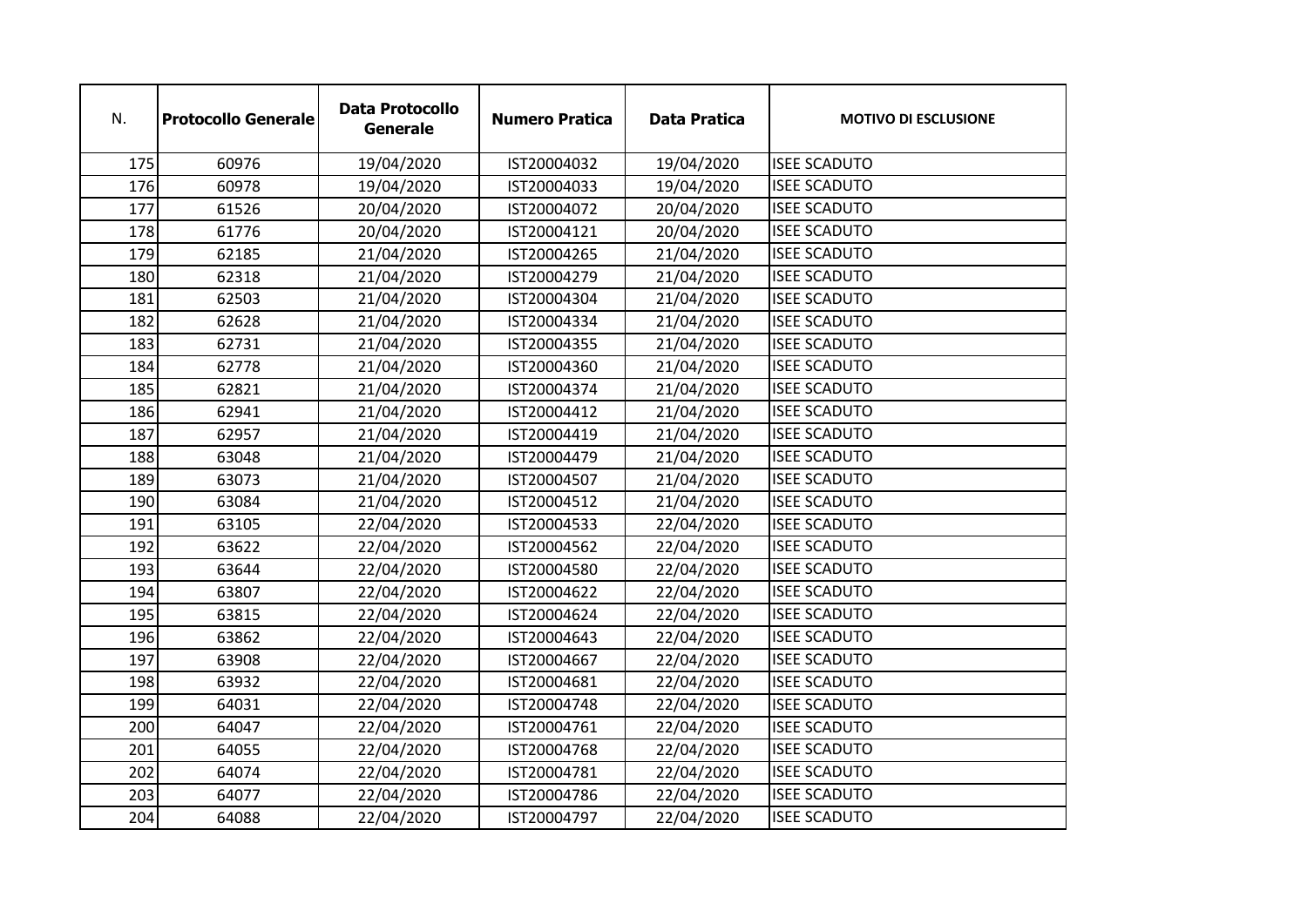| N.  | <b>Protocollo Generale</b> | <b>Data Protocollo</b><br><b>Generale</b> | <b>Numero Pratica</b> | <b>Data Pratica</b> | <b>MOTIVO DI ESCLUSIONE</b> |
|-----|----------------------------|-------------------------------------------|-----------------------|---------------------|-----------------------------|
| 205 | 64092                      | 22/04/2020                                | IST20004694           | 22/04/2020          | <b>ISEE SCADUTO</b>         |
| 206 | 64093                      | 22/04/2020                                | IST20004801           | 22/04/2020          | <b>ISEE SCADUTO</b>         |
| 207 | 64110                      | 22/04/2020                                | IST20004816           | 22/04/2020          | <b>ISEE SCADUTO</b>         |
| 208 | 64117                      | 22/04/2020                                | IST20004823           | 22/04/2020          | <b>ISEE SCADUTO</b>         |
| 209 | 64118                      | 22/04/2020                                | IST20004825           | 22/04/2020          | <b>ISEE SCADUTO</b>         |
| 210 | 64145                      | 23/04/2020                                | IST20004847           | 23/04/2020          | <b>ISEE SCADUTO</b>         |
| 211 | 64500                      | 23/04/2020                                | IST20004683           | 22/04/2020          | <b>ISEE SCADUTO</b>         |
| 212 | 64513                      | 23/04/2020                                | IST20004867           | 23/04/2020          | <b>ISEE SCADUTO</b>         |
| 213 | 64731                      | 23/04/2020                                | IST20004885           | 23/04/2020          | <b>ISEE SCADUTO</b>         |
| 214 | 64738                      | 23/04/2020                                | IST20004888           | 23/04/2020          | <b>ISEE SCADUTO</b>         |
| 215 | 64962                      | 23/04/2020                                | IST20004924           | 23/04/2020          | <b>ISEE SCADUTO</b>         |
| 216 | 65111                      | 23/04/2020                                | IST20004968           | 23/04/2020          | <b>ISEE SCADUTO</b>         |
| 217 | 65133                      | 23/04/2020                                | IST20004859           | 23/04/2020          | <b>ISEE SCADUTO</b>         |
| 218 | 65176                      | 23/04/2020                                | IST20004980           | 23/04/2020          | <b>ISEE SCADUTO</b>         |
| 219 | 65271                      | 23/04/2020                                | IST20005027           | 23/04/2020          | <b>DSU 2019</b>             |
| 220 | 65319                      | 23/04/2020                                | IST20005067           | 23/04/2020          | <b>ISEE SCADUTO</b>         |
| 221 | 65339                      | 23/04/2020                                | IST20005081           | 23/04/2020          | <b>ISEE SCADUTO</b>         |
| 222 | 65341                      | 23/04/2020                                | IST20005083           | 23/04/2020          | <b>ISEE SCADUTO</b>         |
| 223 | 65345                      | 23/04/2020                                | IST20005088           | 23/04/2020          | <b>ISEE SCADUTO</b>         |
| 224 | 65357                      | 23/04/2020                                | IST20005098           | 23/04/2020          | <b>ISEE SCADUTO</b>         |
| 225 | 65671                      | 24/04/2020                                | IST20004996           | 23/04/2020          | <b>ISEE SCADUTO</b>         |
| 226 | 65812                      | 24/04/2020                                | IST20005120           | 24/04/2020          | <b>ISEE SCADUTO</b>         |
| 227 | 65938                      | 24/04/2020                                | IST20005129           | 24/04/2020          | <b>ISEE SCADUTO</b>         |
| 228 | 66170                      | 24/04/2020                                | IST20005178           | 24/04/2020          | <b>ISEE SCADUTO</b>         |
| 229 | 66171                      | 24/04/2020                                | IST20005180           | 24/04/2020          | <b>ISEE SCADUTO</b>         |
| 230 | 66181                      | 24/04/2020                                | IST20005187           | 24/04/2020          | <b>ISEE SCADUTO</b>         |
| 231 | 66253                      | 24/04/2020                                | IST20005212           | 24/04/2020          | <b>ISEE SCADUTO</b>         |
| 232 | 66257                      | 24/04/2020                                | IST20005214           | 24/04/2020          | <b>ISEE SCADUTO</b>         |
| 233 | 66376                      | 24/04/2020                                | IST20004820           | 22/04/2020          | <b>ISEE SCADUTO</b>         |
| 234 | 66365                      | 24/04/2020                                | IST20005296           | 24/04/2020          | <b>ISEE SCADUTO</b>         |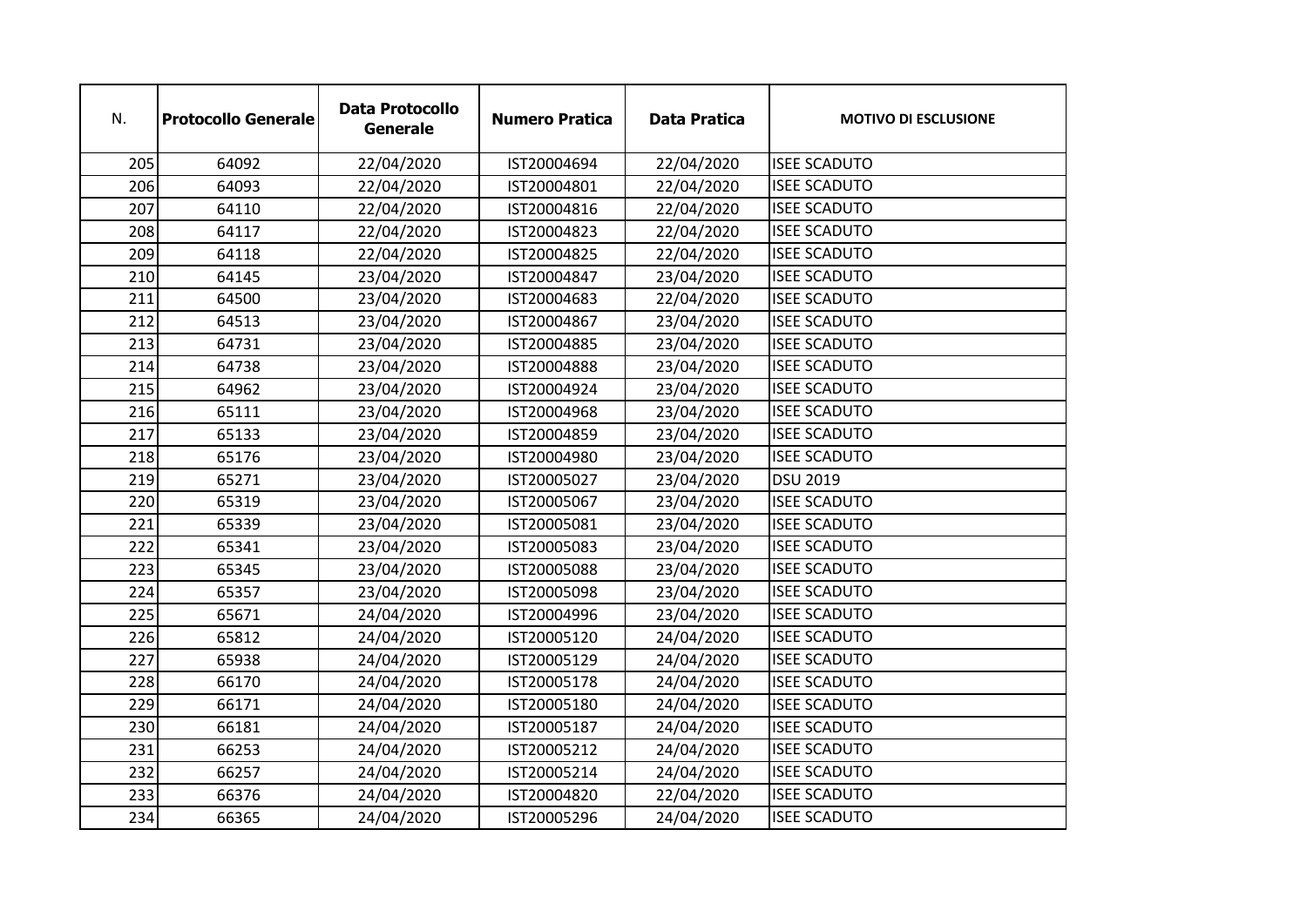| N.  | <b>Protocollo Generale</b> | <b>Data Protocollo</b><br><b>Generale</b> | <b>Numero Pratica</b> | <b>Data Pratica</b> | <b>MOTIVO DI ESCLUSIONE</b> |
|-----|----------------------------|-------------------------------------------|-----------------------|---------------------|-----------------------------|
| 235 | 66370                      | 24/04/2020                                | IST20005298           | 24/04/2020          | <b>ISEE SCADUTO</b>         |
| 236 | 66379                      | 24/04/2020                                | IST20005308           | 24/04/2020          | <b>ISEE SCADUTO</b>         |
| 237 | 66382                      | 24/04/2020                                | IST20005311           | 24/04/2020          | <b>ISEE SCADUTO</b>         |
| 238 | 66414                      | 25/04/2020                                | IST20005335           | 25/04/2020          | <b>ISEE SCADUTO</b>         |
| 239 | 66435                      | 25/04/2020                                | IST20005350           | 25/04/2020          | <b>ISEE SCADUTO</b>         |
| 240 | 66447                      | 25/04/2020                                | IST20005358           | 25/04/2020          | <b>ISEE SCADUTO</b>         |
| 241 | 66531                      | 26/04/2020                                | IST20005176           | 24/04/2020          | <b>ISEE SCADUTO</b>         |
| 242 | 66533                      | 26/04/2020                                | IST20005436           | 26/04/2020          | <b>ISEE SCADUTO</b>         |
| 243 | 66550                      | 26/04/2020                                | IST20005455           | 26/04/2020          | <b>ISEE SCADUTO</b>         |
| 244 | 66783                      | 27/04/2020                                | IST20005486           | 27/04/2020          | <b>ISEE SCADUTO</b>         |
| 245 | 66838                      | 27/04/2020                                | IST20005110           | 24/04/2020          | <b>ISEE SCADUTO</b>         |
| 246 | 67477                      | 27/04/2020                                | IST20005388           | 25/04/2020          | <b>ISEE SCADUTO</b>         |
| 247 | 67427                      | 27/04/2020                                | IST20005584           | 27/04/2020          | <b>ISEE SCADUTO</b>         |
| 248 | 67455                      | 27/04/2020                                | IST20005590           | 27/04/2020          | <b>ISEE SCADUTO</b>         |
| 249 | 67466                      | 27/04/2020                                | IST20005594           | 27/04/2020          | <b>ISEE SCADUTO</b>         |
| 250 | 67593                      | 27/04/2020                                | IST20004324           | 21/04/2020          | <b>ISEE SCADUTO</b>         |
| 251 | 67697                      | 27/04/2020                                | IST20005656           | 27/04/2020          | <b>ISEE SCADUTO</b>         |
| 252 | 67735                      | 27/04/2020                                | IST20005681           | 27/04/2020          | <b>ISEE SCADUTO</b>         |
| 253 | 67771                      | 27/04/2020                                | IST20005708           | 27/04/2020          | <b>ISEE SCADUTO</b>         |
| 254 | 67776                      | 27/04/2020                                | IST20005712           | 27/04/2020          | <b>ISEE SCADUTO</b>         |
| 255 | 67784                      | 27/04/2020                                | IST20005716           | 27/04/2020          | <b>ISEE SCADUTO</b>         |
| 256 | 67789                      | 27/04/2020                                | IST20005722           | 27/04/2020          | <b>ISEE SCADUTO</b>         |
| 257 | 67791                      | 27/04/2020                                | IST20005720           | 27/04/2020          | <b>ISEE SCADUTO</b>         |
| 258 | 67827                      | 27/04/2020                                | IST20005752           | 27/04/2020          | <b>ISEE SCADUTO</b>         |
| 259 | 68413                      | 28/04/2020                                | IST20005837           | 28/04/2020          | <b>ISEE SCADUTO</b>         |
| 260 | 68476                      | 28/04/2020                                | IST20005690           | 27/04/2020          | <b>ISEE SCADUTO</b>         |
| 261 | 68687                      | 28/04/2020                                | IST20005885           | 28/04/2020          | <b>ISEE SCADUTO</b>         |
| 262 | 68809                      | 28/04/2020                                | IST20005910           | 28/04/2020          | <b>ISEE SCADUTO</b>         |
| 263 | 68832                      | 28/04/2020                                | IST20005925           | 28/04/2020          | <b>ISEE SCADUTO</b>         |
| 264 | 69162                      | 29/04/2020                                | IST20006037           | 29/04/2020          | <b>ISEE SCADUTO</b>         |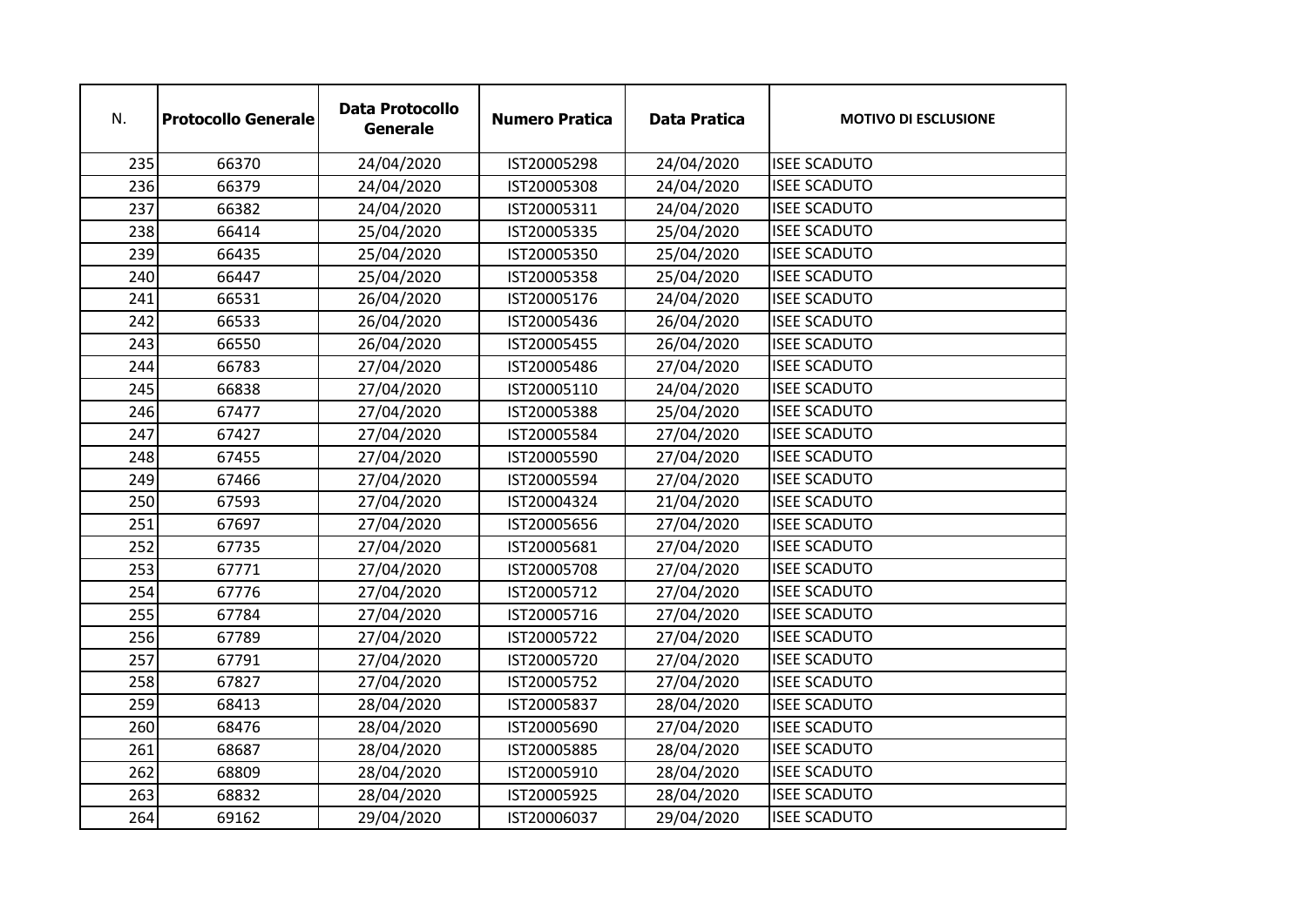| N.  | <b>Protocollo Generale</b> | <b>Data Protocollo</b><br><b>Generale</b> | <b>Numero Pratica</b> | <b>Data Pratica</b> | <b>MOTIVO DI ESCLUSIONE</b> |
|-----|----------------------------|-------------------------------------------|-----------------------|---------------------|-----------------------------|
| 265 | 69322                      | 29/04/2020                                | IST20006071           | 29/04/2020          | <b>ISEE SCADUTO</b>         |
| 266 | 69527                      | 29/04/2020                                | IST20005835           | 28/04/2020          | <b>ISEE SCADUTO</b>         |
| 267 | 69528                      | 29/04/2020                                | IST20006114           | 29/04/2020          | <b>ISEE SCADUTO</b>         |
| 268 | 69682                      | 29/04/2020                                | IST20006187           | 29/04/2020          | <b>ISEE SCADUTO</b>         |
| 269 | 69764                      | 29/04/2020                                | IST20006257           | 29/04/2020          | <b>ISEE SCADUTO</b>         |
| 270 | 69787                      | 30/04/2020                                | IST20004399           | 21/04/2020          | <b>ISEE SCADUTO</b>         |
| 271 | 70409                      | 30/04/2020                                | IST20006376           | 30/04/2020          | <b>ISEE SCADUTO</b>         |
| 272 | 70458                      | 30/04/2020                                | IST20006384           | 30/04/2020          | <b>ISEE SCADUTO</b>         |
| 273 | 70840                      | 01/05/2020                                | IST20006537           | 01/05/2020          | <b>ISEE SCADUTO</b>         |
| 274 | 70844                      | 01/05/2020                                | IST20006541           | 01/05/2020          | <b>ISEE SCADUTO</b>         |
| 275 | 70924                      | 01/05/2020                                | IST20006593           | 01/05/2020          | <b>ISEE SCADUTO</b>         |
| 276 | 70989                      | 02/05/2020                                | IST20006634           | 02/05/2020          | <b>ISEE SCADUTO</b>         |
| 277 | 71004                      | 02/05/2020                                | IST20006652           | 02/05/2020          | <b>ISEE SCADUTO</b>         |
| 278 | 71044                      | 02/05/2020                                | IST20006687           | 02/05/2020          | <b>ISEE SCADUTO</b>         |
| 279 | 71064                      | 02/05/2020                                | IST20006708           | 02/05/2020          | <b>ISEE SCADUTO</b>         |
| 280 | 71069                      | 02/05/2020                                | IST20006714           | 02/05/2020          | <b>ISEE SCADUTO</b>         |
| 281 | 71072                      | 02/05/2020                                | IST20006716           | 02/05/2020          | <b>ISEE SCADUTO</b>         |
| 282 | 71089                      | 03/05/2020                                | IST20006736           | 03/05/2020          | <b>ISEE SCADUTO</b>         |
| 283 | 71090                      | 03/05/2020                                | IST20006737           | 03/05/2020          | <b>ISEE SCADUTO</b>         |
| 284 | 71173                      | 04/05/2020                                | IST20006795           | 03/05/2020          | <b>ISEE SCADUTO</b>         |
| 285 | 71346                      | 04/05/2020                                | IST20006828           | 04/05/2020          | <b>ISEE SCADUTO</b>         |
| 286 | 71524                      | 04/05/2020                                | IST20006858           | 04/05/2020          | <b>ISEE SCADUTO</b>         |
| 287 | 71743                      | 04/05/2020                                | IST20006885           | 04/05/2020          | <b>ISEE SCADUTO</b>         |
| 288 | 72263                      | 04/05/2020                                | IST20006981           | 04/05/2020          | <b>ISEE SCADUTO</b>         |
| 289 | 72322                      | 04/05/2020                                | IST20006993           | 04/05/2020          | <b>ISEE SCADUTO</b>         |
| 290 | 72384                      | 04/05/2020                                | IST20007027           | 04/05/2020          | <b>ISEE SCADUTO</b>         |
| 291 | 73464                      | 05/05/2020                                | IST20006719           | 02/05/2020          | <b>ISEE SCADUTO</b>         |
| 292 | 73514                      | 05/05/2020                                | IST20007225           | 05/05/2020          | <b>ISEE SCADUTO</b>         |
| 293 | 73594                      | 05/05/2020                                | IST20007151           | 05/05/2020          | <b>ISEE SCADUTO</b>         |
| 294 | 73696                      | 05/05/2020                                | IST20007254           | 05/05/2020          | <b>ISEE SCADUTO</b>         |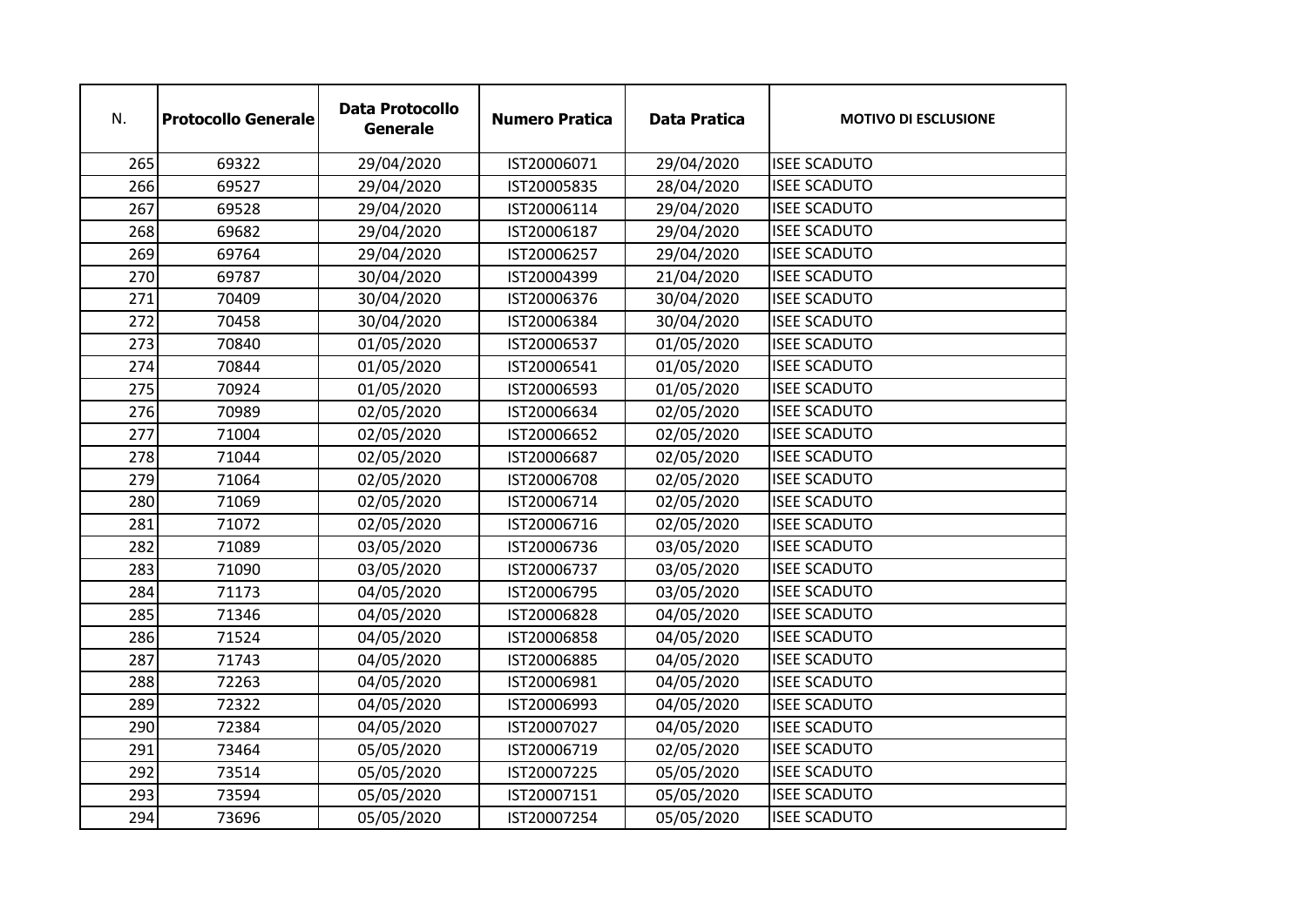| N.  | <b>Protocollo Generale</b> | <b>Data Protocollo</b><br><b>Generale</b> | <b>Numero Pratica</b> | <b>Data Pratica</b> | <b>MOTIVO DI ESCLUSIONE</b> |
|-----|----------------------------|-------------------------------------------|-----------------------|---------------------|-----------------------------|
| 295 | 73781                      | 05/05/2020                                | IST20007298           | 05/05/2020          | <b>ISEE SCADUTO</b>         |
| 296 | 73853                      | 05/05/2020                                | IST20007347           | 05/05/2020          | <b>ISEE SCADUTO</b>         |
| 297 | 73884                      | 05/05/2020                                | IST20006999           | 04/05/2020          | <b>ISEE SCADUTO</b>         |
| 298 | 73886                      | 05/05/2020                                | IST20006994           | 04/05/2020          | <b>ISEE SCADUTO</b>         |
| 299 | 73887                      | 05/05/2020                                | IST20006987           | 04/05/2020          | <b>ISEE SCADUTO</b>         |
| 300 | 73895                      | 05/05/2020                                | IST20007382           | 05/05/2020          | <b>ISEE SCADUTO</b>         |
| 301 | 74197                      | 06/05/2020                                | IST20007440           | 06/05/2020          | <b>ISEE SCADUTO</b>         |
| 302 | 74212                      | 06/05/2020                                | IST20007449           | 06/05/2020          | <b>ISEE SCADUTO</b>         |
| 303 | 74239                      | 06/05/2020                                | IST20007457           | 06/05/2020          | <b>ISEE NON ALLEGATO</b>    |
| 304 | 74575                      | 06/05/2020                                | IST20006010           | 28/04/2020          | <b>ISEE SCADUTO</b>         |
| 305 | 74706                      | 06/05/2020                                | IST20007370           | 05/05/2020          | <b>ISEE SCADUTO</b>         |
| 306 | 74734                      | 06/05/2020                                | IST20007577           | 06/05/2020          | <b>ISEE SCADUTO</b>         |
| 307 | 74735                      | 06/05/2020                                | IST20007576           | 06/05/2020          | <b>ISEE SCADUTO</b>         |
| 308 | 74804                      | 06/05/2020                                | IST20007629           | 06/05/2020          | <b>ISEE SCADUTO</b>         |
| 309 | 74895                      | 06/05/2020                                | IST20007699           | 06/05/2020          | <b>ISEE SCADUTO</b>         |
| 310 | 74911                      | 06/05/2020                                | IST20007714           | 06/05/2020          | <b>ISEE SCADUTO</b>         |
| 311 | 74919                      | 06/05/2020                                | IST20007720           | 06/05/2020          | <b>ISEE SCADUTO</b>         |
| 312 | 75089                      | 07/05/2020                                | IST20007581           | 06/05/2020          | <b>ISEE SCADUTO</b>         |
| 313 | 75049                      | 07/05/2020                                | IST20007800           | 07/05/2020          | <b>ISEE SCADUTO</b>         |
| 314 | 75762                      | 07/05/2020                                | IST20007935           | 07/05/2020          | <b>ISEE SCADUTO</b>         |
| 315 | 75948                      | 07/05/2020                                | IST20007974           | 07/05/2020          | <b>ISEE SCADUTO</b>         |
| 316 | 76018                      | 07/05/2020                                | IST20008001           | 07/05/2020          | <b>ISEE SCADUTO</b>         |
| 317 | 76081                      | 07/05/2020                                | IST20008068           | 07/05/2020          | <b>ISEE SCADUTO</b>         |
| 318 | 76103                      | 07/05/2020                                | IST20008076           | 07/05/2020          | <b>ISEE SCADUTO</b>         |
| 319 | 76596                      | 08/05/2020                                | IST20008186           | 08/05/2020          | <b>ISEE SCADUTO</b>         |
| 320 | 77022                      | 08/05/2020                                | IST20008296           | 08/05/2020          | <b>ISEE SCADUTO</b>         |
| 321 | 77059                      | 08/05/2020                                | IST20006742           | 03/05/2020          | <b>ISEE SCADUTO</b>         |
| 322 | 77132                      | 08/05/2020                                | IST20008379           | 08/05/2020          | <b>ISEE SCADUTO</b>         |
| 323 | 77195                      | 08/05/2020                                | IST20008429           | 08/05/2020          | <b>ISEE SCADUTO</b>         |
| 324 | 77255                      | 08/05/2020                                | IST20008485           | 08/05/2020          | <b>ISEE SCADUTO</b>         |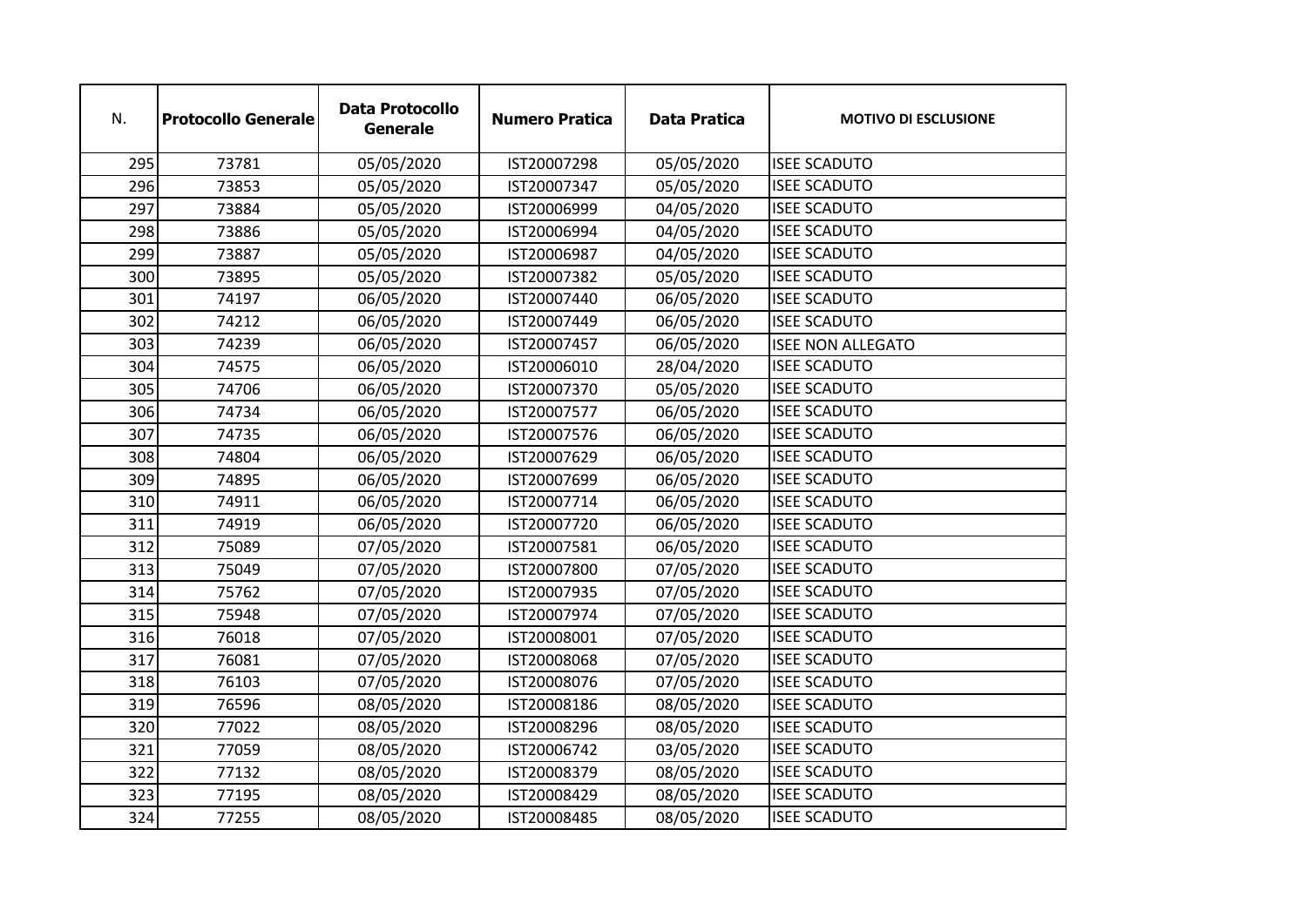| N.  | <b>Protocollo Generale</b> | <b>Data Protocollo</b><br><b>Generale</b> | <b>Numero Pratica</b> | <b>Data Pratica</b> | <b>MOTIVO DI ESCLUSIONE</b> |
|-----|----------------------------|-------------------------------------------|-----------------------|---------------------|-----------------------------|
| 325 | 77353                      | 09/05/2020                                | IST20008538           | 09/05/2020          | <b>ISEE SCADUTO</b>         |
| 326 | 77361                      | 09/05/2020                                | IST20008544           | 09/05/2020          | <b>ISEE SCADUTO</b>         |
| 327 | 77422                      | 09/05/2020                                | IST20008592           | 09/05/2020          | <b>ISEE SCADUTO</b>         |
| 328 | 77458                      | 09/05/2020                                | IST20008372           | 08/05/2020          | <b>ISEE SCADUTO</b>         |
| 329 | 77455                      | 09/05/2020                                | IST20008612           | 09/05/2020          | <b>ISEE SCADUTO</b>         |
| 330 | 77496                      | 09/05/2020                                | IST20008636           | 09/05/2020          | <b>ISEE SCADUTO</b>         |
| 331 | 77517                      | 09/05/2020                                | IST20008657           | 09/05/2020          | <b>ISEE SCADUTO</b>         |
| 332 | 77522                      | 09/05/2020                                | IST20008665           | 09/05/2020          | <b>ISEE SCADUTO</b>         |
| 333 | 77539                      | 09/05/2020                                | IST20008743           | 09/05/2020          | <b>ISEE SCADUTO</b>         |
| 334 | 77550                      | 09/05/2020                                | IST20008794           | 09/05/2020          | <b>ISEE SCADUTO</b>         |
| 335 | 77580                      | 09/05/2020                                | IST20008817           | 09/05/2020          | <b>ISEE SCADUTO</b>         |
| 336 | 77608                      | 10/05/2020                                | IST20008854           | 10/05/2020          | <b>ISEE SCADUTO</b>         |
| 337 | 77611                      | 10/05/2020                                | IST20008855           | 10/05/2020          | <b>ISEE SCADUTO</b>         |
| 338 | 77618                      | 10/05/2020                                | IST20008863           | 10/05/2020          | <b>ISEE SCADUTO</b>         |
| 339 | 77620                      | 10/05/2020                                | IST20008866           | 10/05/2020          | <b>ISEE SCADUTO</b>         |
| 340 | 77636                      | 10/05/2020                                | IST20008883           | 10/05/2020          | <b>ISEE SCADUTO</b>         |
| 341 | 77650                      | 10/05/2020                                | IST20008896           | 10/05/2020          | <b>ISEE SCADUTO</b>         |
| 342 | 77654                      | 10/05/2020                                | IST20008902           | 10/05/2020          | <b>ISEE SCADUTO</b>         |
| 343 | 77656                      | 10/05/2020                                | IST20008904           | 10/05/2020          | <b>ISEE SCADUTO</b>         |
| 344 | 77671                      | 10/05/2020                                | IST20008918           | 10/05/2020          | <b>ISEE SCADUTO</b>         |
| 345 | 77719                      | 10/05/2020                                | IST20008975           | 10/05/2020          | <b>ISEE SCADUTO</b>         |
| 346 | 78367                      | 11/05/2020                                | IST20008083           | 07/05/2020          | <b>ISEE SCADUTO</b>         |
| 347 | 78464                      | 11/05/2020                                | IST20008650           | 09/05/2020          | <b>ISEE SCADUTO</b>         |
| 348 | 78777                      | 11/05/2020                                | IST20011148           | 11/05/2020          | <b>ISEE SCADUTO</b>         |
| 349 | 78841                      | 11/05/2020                                | IST20011323           | 11/05/2020          | <b>ISEE SCADUTO</b>         |
| 350 | 79006                      | 11/05/2020                                | IST20011882           | 11/05/2020          | <b>ISEE SCADUTO</b>         |
| 351 | 79665                      | 11/05/2020                                | IST20012084           | 11/05/2020          | <b>ISEE SCADUTO</b>         |
| 352 | 79905                      | 11/05/2020                                | IST20012172           | 11/05/2020          | <b>ISEE SCADUTO</b>         |
| 353 | 80316                      | 11/05/2020                                | IST20012554           | 11/05/2020          | <b>ISEE SCADUTO</b>         |
| 354 | 80893                      | 11/05/2020                                | IST20012596           | 11/05/2020          | <b>ISEE SCADUTO</b>         |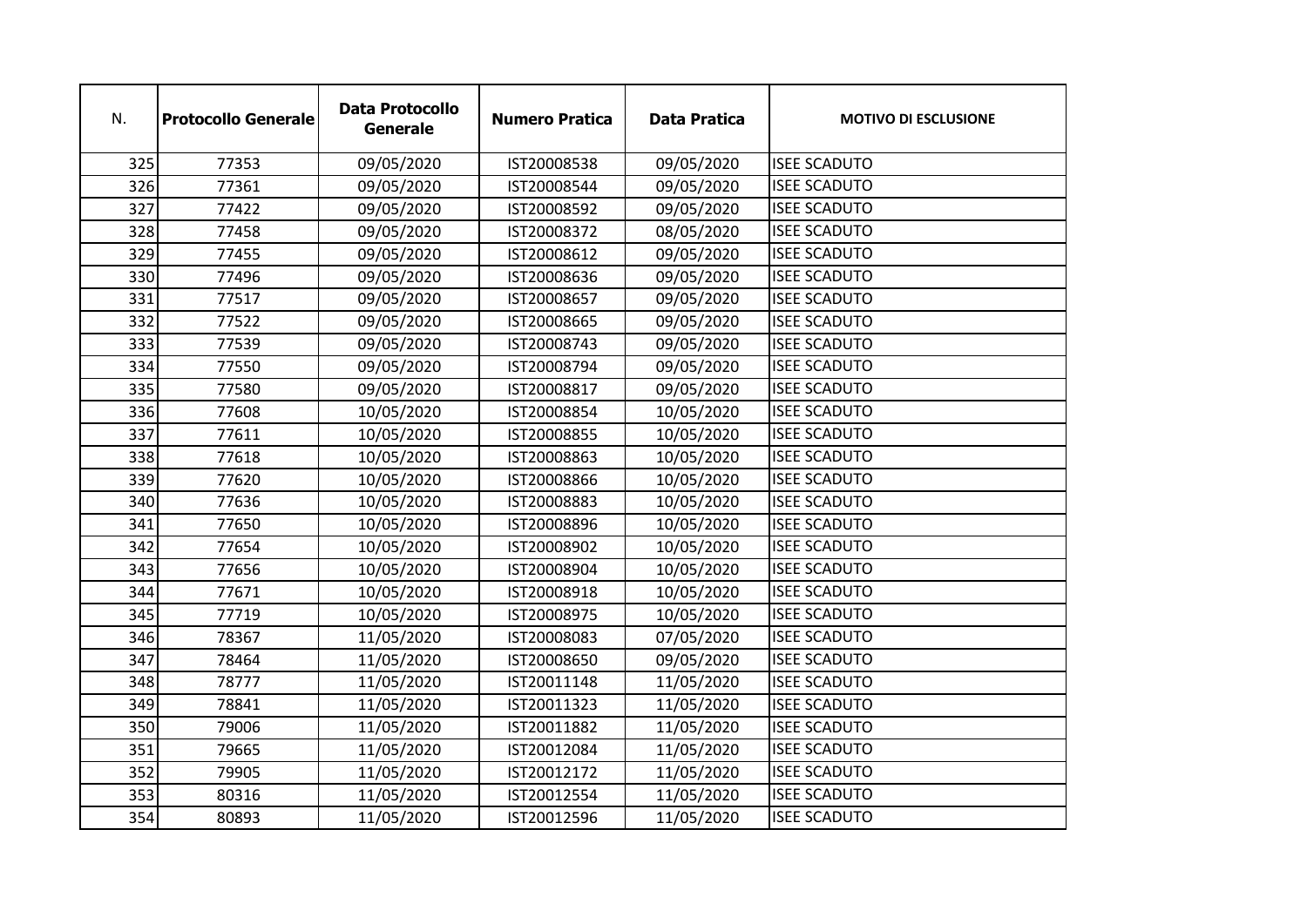| N.  | <b>Protocollo Generale</b> | <b>Data Protocollo</b><br><b>Generale</b> | <b>Numero Pratica</b> | <b>Data Pratica</b> | <b>MOTIVO DI ESCLUSIONE</b> |
|-----|----------------------------|-------------------------------------------|-----------------------|---------------------|-----------------------------|
| 355 | 80899                      | 11/05/2020                                | IST20012601           | 11/05/2020          | <b>ISEE SCADUTO</b>         |
| 356 | 80902                      | 11/05/2020                                | IST20012449           | 11/05/2020          | <b>ISEE SCADUTO</b>         |
| 357 | 80941                      | 11/05/2020                                | IST20012702           | 11/05/2020          | <b>ISEE SCADUTO</b>         |
| 358 | 80949                      | 11/05/2020                                | IST20012709           | 11/05/2020          | <b>ISEE SCADUTO</b>         |
| 359 | 81797                      | 11/05/2020                                | IST20012878           | 11/05/2020          | <b>ISEE SCADUTO</b>         |
| 360 | 83206                      | 12/05/2020                                | IST20013674           | 12/05/2020          | <b>ISEE SCADUTO</b>         |
| 361 | 83235                      | 12/05/2020                                | IST20013704           | 12/05/2020          | <b>ISEE SCADUTO</b>         |
| 362 | 83268                      | 12/05/2020                                | IST20013728           | 12/05/2020          | <b>ISEE SCADUTO</b>         |
| 363 | 83275                      | 12/05/2020                                | IST20013737           | 12/05/2020          | <b>ISEE SCADUTO</b>         |
| 364 | 83306                      | 12/05/2020                                | IST20013401           | 12/05/2020          | <b>ISEE SCADUTO</b>         |
| 365 | 83545                      | 12/05/2020                                | IST20013872           | 12/05/2020          | <b>ISEE SCADUTO</b>         |
| 366 | 83765                      | 12/05/2020                                | IST20014001           | 12/05/2020          | <b>ISEE SCADUTO</b>         |
| 367 | 83859                      | 12/05/2020                                | IST20013998           | 12/05/2020          | <b>ISEE SCADUTO</b>         |
| 368 | 83878                      | 12/05/2020                                | IST20013918           | 12/05/2020          | <b>ISEE SCADUTO</b>         |
| 369 | 83910                      | 12/05/2020                                | IST20014087           | 12/05/2020          | <b>ISEE SCADUTO</b>         |
| 370 | 84035                      | 12/05/2020                                | IST20014190           | 12/05/2020          | <b>ISEE SCADUTO</b>         |
| 371 | 84046                      | 12/05/2020                                | IST20014201           | 12/05/2020          | <b>ISEE SCADUTO</b>         |
| 372 | 84147                      | 12/05/2020                                | IST20014298           | 12/05/2020          | <b>ISEE SCADUTO</b>         |
| 373 | 84179                      | 12/05/2020                                | IST20012369           | 11/05/2020          | <b>ISEE SCADUTO</b>         |
| 374 | 84205                      | 12/05/2020                                | IST20014354           | 12/05/2020          | <b>ISEE SCADUTO</b>         |
| 375 | 84228                      | 12/05/2020                                | IST20007257           | 05/05/2020          | <b>ISEE SCADUTO</b>         |
| 376 | 84307                      | 12/05/2020                                | IST20014458           | 12/05/2020          | <b>ISEE SCADUTO</b>         |
| 377 | 84330                      | 12/05/2020                                | IST20014474           | 12/05/2020          | <b>ISEE SCADUTO</b>         |
| 378 | 84386                      | 13/05/2020                                | IST20014536           | 13/05/2020          | <b>ISEE SCADUTO</b>         |
| 379 | 84398                      | 13/05/2020                                | IST20014549           | 13/05/2020          | <b>ISEE SCADUTO</b>         |
| 380 | 84407                      | 13/05/2020                                | IST20013904           | 12/05/2020          | <b>ISEE SCADUTO</b>         |
| 381 | 84411                      | 13/05/2020                                | IST20014558           | 13/05/2020          | <b>ISEE SCADUTO</b>         |
| 382 | 84566                      | 13/05/2020                                | IST20014500           | 12/05/2020          | <b>ISEE SCADUTO</b>         |
| 383 | 84703                      | 13/05/2020                                | IST20014656           | 13/05/2020          | <b>ISEE SCADUTO</b>         |
| 384 | 84829                      | 13/05/2020                                | IST20013527           | 12/05/2020          | <b>ISEE SCADUTO</b>         |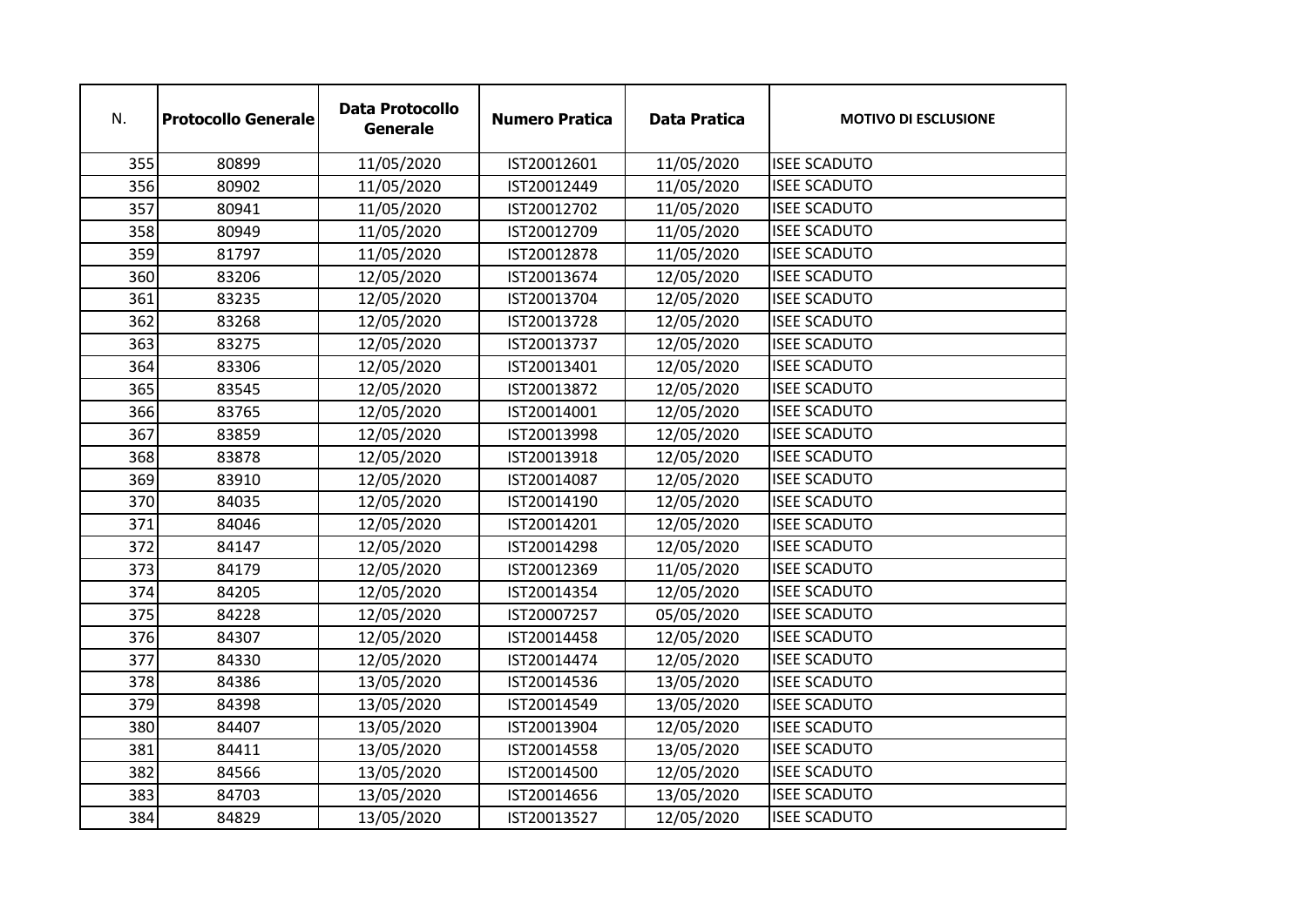| N.  | <b>Protocollo Generale</b> | <b>Data Protocollo</b><br><b>Generale</b> | <b>Numero Pratica</b> | <b>Data Pratica</b> | <b>MOTIVO DI ESCLUSIONE</b>                                              |
|-----|----------------------------|-------------------------------------------|-----------------------|---------------------|--------------------------------------------------------------------------|
| 385 | 84838                      | 13/05/2020                                | IST20014731           | 13/05/2020          | <b>ISEE SCADUTO</b>                                                      |
| 386 | 84925                      | 13/05/2020                                | IST20014781           | 13/05/2020          | <b>ISEE SCADUTO</b>                                                      |
| 387 | 85068                      | 13/05/2020                                | IST20008957           | 10/05/2020          | <b>ISEE SCADUTO</b>                                                      |
| 388 | 85096                      | 13/05/2020                                | IST20014865           | 13/05/2020          | <b>ISEE SCADUTO</b>                                                      |
| 389 | 85115                      | 13/05/2020                                | IST20014861           | 13/05/2020          | <b>ISEE SCADUTO</b>                                                      |
| 390 | 64340                      | 23/04/2020                                | IST20004860           | 23/04/2020          | ISEE CON ANNOTAZIONI (COMMA 2 ART.<br> 4)                                |
| 391 | 64830                      | 23/04/2020                                | IST20004903           | 23/04/2020          | il beneficiario non risulta nel nucleo familiare<br>del dichiarante ISEE |
| 392 | 65933                      | 24/04/2020                                | IST20005118           | 24/04/2020          | ISEE CON ANNOTAZIONI (COMMA 2 ART.<br> 4)                                |
| 393 | 66518                      | 25/04/2020                                | IST20005421           | 25/04/2020          | il beneficiario non risulta nel nucleo familiare<br>del dichiarante ISEE |
| 394 | 60927                      | 19/04/2020                                | IST20003993           | 19/04/2020          | <b>ISEE SCADUTO</b>                                                      |
| 395 | 60942                      | 19/04/2020                                | IST20004000           | 19/04/2020          | <b>ISEE SCADUTO</b>                                                      |
| 396 | 64029                      | 22/04/2020                                | IST20004745           | 22/04/2020          | <b>ISEE SCADUTO</b>                                                      |
| 398 | 66469                      | 25/04/2020                                | IST20005382           | 25/04/2020          | <b>ISEE SCADUTO</b>                                                      |
| 399 | 66544                      | 26/04/2020                                | IST20005448           | 26/04/2020          | <b>ISEE SCADUTO</b>                                                      |
| 400 | 67244                      | 27/04/2020                                | IST20005549           | 27/04/2020          | <b>ISEE SCADUTO</b>                                                      |
| 401 | 67499                      | 27/04/2020                                | IST20005415           | 25/04/2020          | <b>ISEE SCADUTO</b>                                                      |
| 402 | 67498                      | 27/04/2020                                | IST20005612           | 27/04/2020          | <b>ISEE SCADUTO</b>                                                      |
| 403 | 67819                      | 27/04/2020                                | IST20005583           | 27/04/2020          | <b>ISEE SCADUTO</b>                                                      |
| 404 | 67820                      | 27/04/2020                                | IST20005731           | 27/04/2020          | <b>ISEE SCADUTO</b>                                                      |
| 405 | 68079                      | 28/04/2020                                | IST20005773           | 28/04/2020          | <b>ISEE SCADUTO</b>                                                      |
| 406 | 68253                      | 28/04/2020                                | IST20005802           | 28/04/2020          | Istanza presentata da soggetto non<br>avente titolo                      |
| 407 | 68905                      | 28/04/2020                                | IST20005984           | 28/04/2020          | Istanza presentata da soggetto non<br>avente titolo                      |
| 408 | 69301                      | 29/04/2020                                | IST20006068           | 29/04/2020          | <b>ISEE SCADUTO</b>                                                      |
| 409 | 69685                      | 29/04/2020                                | IST20006190           | 29/04/2020          | <b>ISEE SCADUTO</b>                                                      |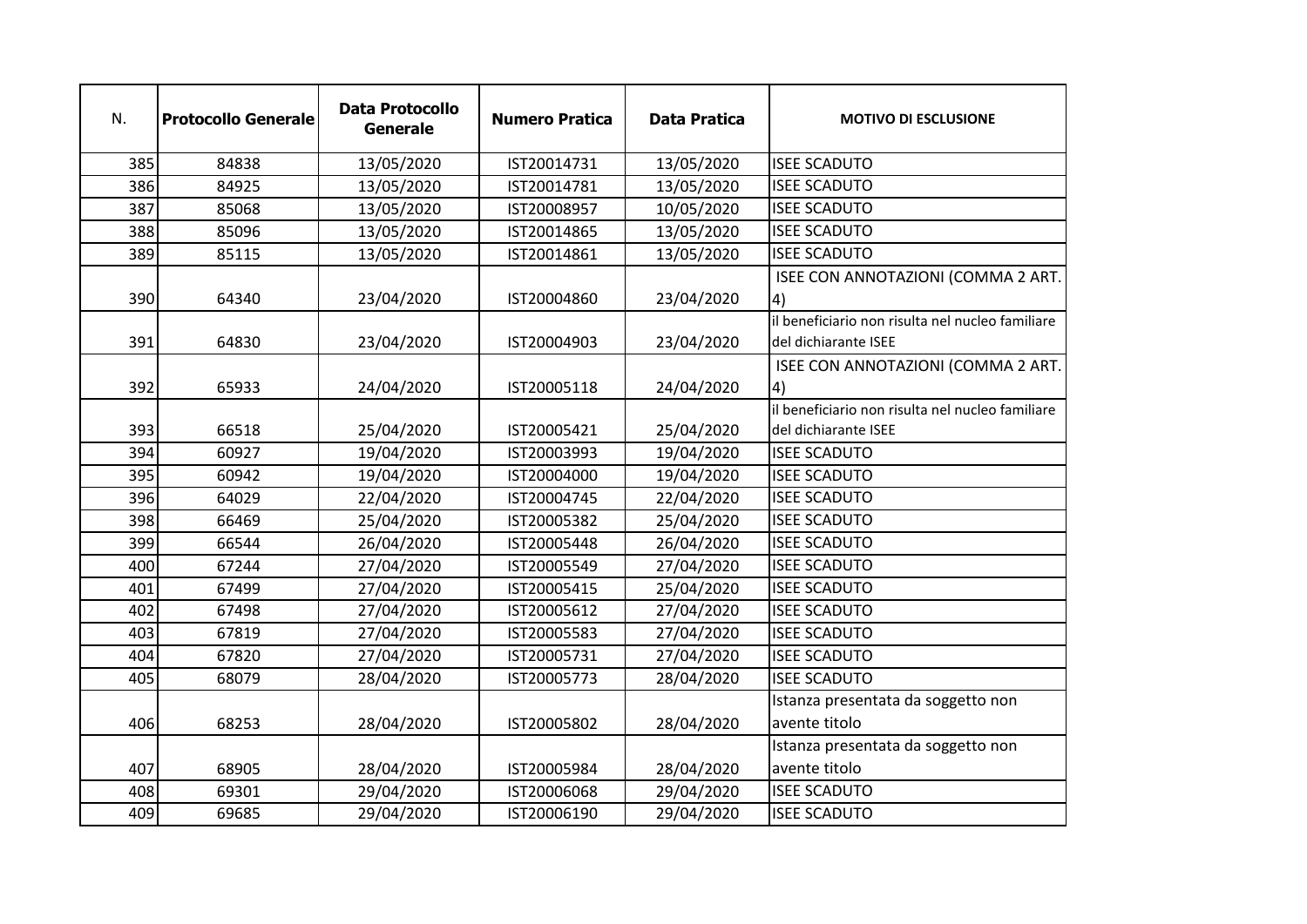| N.  | <b>Protocollo Generale</b> | <b>Data Protocollo</b><br><b>Generale</b> | <b>Numero Pratica</b> | <b>Data Pratica</b> | <b>MOTIVO DI ESCLUSIONE</b>                                              |
|-----|----------------------------|-------------------------------------------|-----------------------|---------------------|--------------------------------------------------------------------------|
|     |                            |                                           |                       |                     | il beneficiario non risulta nel nucleo familiare                         |
| 410 | 69719                      | 29/04/2020                                | IST20005945           | 28/04/2020          | del dichiarante ISEE                                                     |
| 411 | 69894                      | 30/04/2020                                | IST20006288           | 30/04/2020          | <b>ISEE SCADUTO</b>                                                      |
| 412 | 70496                      | 30/04/2020                                | IST20005597           | 27/04/2020          | <b>ISEE SCADUTO</b>                                                      |
| 413 | 70708                      | 30/04/2020                                | IST20006416           | 30/04/2020          | <b>ISEE SCADUTO</b>                                                      |
| 414 | 70896                      | 01/05/2020                                | IST20006565           | 01/05/2020          | <b>ISEE SCADUTO</b>                                                      |
| 415 | 71043                      | 02/05/2020                                | IST20006685           | 02/05/2020          | <b>ISEE SCADUTO</b>                                                      |
| 416 | 71083                      | 03/05/2020                                | IST20006729           | 03/05/2020          | <b>ISEE SCADUTO</b>                                                      |
| 417 | 72087                      | 04/05/2020                                | IST20006937           | 04/05/2020          | <b>ISEE SCADUTO</b>                                                      |
| 418 | 72110                      | 04/05/2020                                | IST20006948           | 04/05/2020          | CORSO SERALE (NON CENSITI DAL SIDI)                                      |
| 419 | 72214                      | 04/05/2020                                | IST20006966           | 04/05/2020          | <b>ISEE SCADUTO</b>                                                      |
| 420 | 72244                      | 04/05/2020                                | IST20006978           | 04/05/2020          | <b>ISEE SCADUTO</b>                                                      |
| 421 | 72465                      | 04/05/2020                                | IST20007075           | 04/05/2020          | <b>ISEE SCADUTO</b>                                                      |
| 422 | 73704                      | 05/05/2020                                | IST20007264           | 05/05/2020          | il beneficiario non risulta nel nucleo familiare<br>del dichiarante ISEE |
| 423 | 73854                      | 05/05/2020                                | IST20007326           | 05/05/2020          | <b>ISEE NON ALLEGATO</b>                                                 |
| 424 | 73919                      | 05/05/2020                                | IST20006553           | 01/05/2020          | <b>ISEE SCADUTO</b>                                                      |
| 425 | 74047                      | 06/05/2020                                | IST20006434           | 30/04/2020          | <b>ISEE NON ALLEGATO</b>                                                 |
| 426 | 74147                      | 06/05/2020                                | IST20007428           | 06/05/2020          | <b>ISEE SCADUTO</b>                                                      |
| 427 | 74814                      | 06/05/2020                                | IST20007634           | 06/05/2020          | <b>ISEE SCADUTO</b>                                                      |
| 428 | 74832                      | 06/05/2020                                | IST20007643           | 06/05/2020          | <b>ISEE SCADUTO</b>                                                      |
| 429 | 75384                      | 07/05/2020                                | IST20007529           | 06/05/2020          | <b>ISEE SCADUTO</b>                                                      |
| 430 | 75717                      | 07/05/2020                                | IST20005900           | 28/04/2020          | <b>ISEE SCADUTO</b>                                                      |
| 431 | 75771                      | 07/05/2020                                | IST20007936           | 07/05/2020          | <b>ISEE SCADUTO</b>                                                      |
|     |                            |                                           |                       |                     | Istanza presentata da soggetto non                                       |
| 432 | 75995                      | 07/05/2020                                | IST20007991           | 07/05/2020          | avente titolo                                                            |
| 433 | 76162                      | 07/05/2020                                | IST20008126           | 07/05/2020          | <b>ISEE SCADUTO</b>                                                      |
| 434 | 77063                      | 08/05/2020                                | IST20008322           | 08/05/2020          | <b>ISEE SCADUTO</b>                                                      |
| 435 | 77147                      | 08/05/2020                                | IST20008392           | 08/05/2020          | <b>ISEE SCADUTO</b>                                                      |
| 436 | 77156                      | 08/05/2020                                | IST20008401           | 08/05/2020          | <b>ISEE SCADUTO</b>                                                      |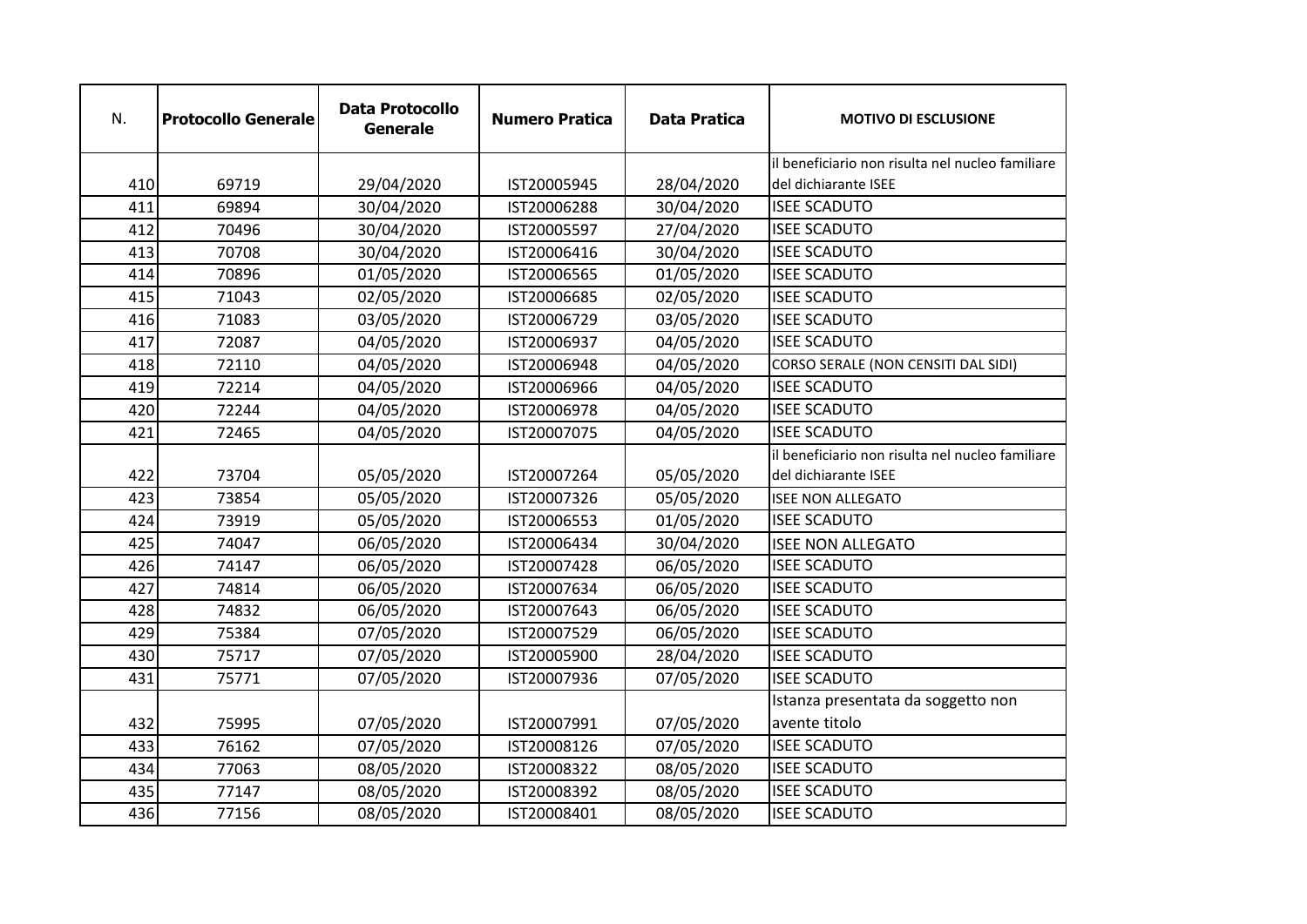| N.  | <b>Protocollo Generale</b> | <b>Data Protocollo</b><br><b>Generale</b> | <b>Numero Pratica</b> | <b>Data Pratica</b> | <b>MOTIVO DI ESCLUSIONE</b>                      |
|-----|----------------------------|-------------------------------------------|-----------------------|---------------------|--------------------------------------------------|
|     |                            |                                           |                       |                     | il beneficiario non risulta nel nucleo familiare |
| 437 | 77168                      | 08/05/2020                                | IST20008407           | 08/05/2020          | del dichiarante ISEE                             |
|     |                            |                                           |                       |                     | ISEE CON ANNOTAZIONI (COMMA 2 ART.               |
| 438 | 77308                      | 09/05/2020                                | IST20008509           | 09/05/2020          | $\vert 4 \rangle$                                |
| 439 | 77443                      | 09/05/2020                                | IST20008606           | 09/05/2020          | <b>ISEE SCADUTO</b>                              |
| 440 | 77594                      | 09/05/2020                                | IST20008836           | 09/05/2020          | <b>ISEE SCADUTO</b>                              |
|     |                            |                                           |                       |                     | Istanza presentata da soggetto non               |
| 441 | 77599                      | 09/05/2020                                | IST20008844           | 09/05/2020          | avente titolo                                    |
| 442 | 77645                      | 10/05/2020                                | IST20008882           | 10/05/2020          | <b>ISEE SCADUTO</b>                              |
| 443 | 78409                      | 11/05/2020                                | IST20010265           | 11/05/2020          | <b>ISEE SCADUTO</b>                              |
| 444 | 78431                      | 11/05/2020                                | IST20010453           | 11/05/2020          | <b>ISEE SCADUTO</b>                              |
| 445 | 79656                      | 11/05/2020                                | IST20012050           | 11/05/2020          | CONSERVATORIO (NON CENSITI DAL SIDI)             |
| 446 | 79948                      | 11/05/2020                                | IST20012265           | 11/05/2020          | <b>ISEE SCADUTO</b>                              |
| 447 | 79979                      | 11/05/2020                                | IST20012340           | 11/05/2020          | <b>MANCA ATTESTATO ISEE</b>                      |
| 448 | 79994                      | 11/05/2020                                | IST20012352           | 11/05/2020          | <b>ISEE SCADUTO</b>                              |
| 449 | 80310                      | 11/05/2020                                | IST20012549           | 11/05/2020          | <b>ISEE SCADUTO</b>                              |
|     |                            |                                           |                       |                     | <b>ISEE SCADUTO RICHIEDENTE NON</b>              |
| 450 | 82103                      | 12/05/2020                                | IST20013032           | 12/05/2020          | <b>AVENTE TITOLO</b>                             |
| 451 | 82530                      | 12/05/2020                                | IST20013236           | 12/05/2020          | CORSO SERALE (NON CENSITI DAL SIDI)              |
| 452 | 83076                      | 12/05/2020                                | IST20013589           | 12/05/2020          | <b>ISEE SCADUTO</b>                              |
| 453 | 83204                      | 12/05/2020                                | IST20013254           | 12/05/2020          | ISEE > 15.748,78                                 |
| 454 | 83234                      | 12/05/2020                                | IST20013703           | 12/05/2020          | <b>ISEE SCADUTO</b>                              |
|     |                            |                                           |                       |                     | Istanza presentata da soggetto non               |
| 455 | 84074                      | 12/05/2020                                | IST20014226           | 12/05/2020          | avente titolo                                    |
|     |                            |                                           |                       |                     | Istanza presentata da soggetto non               |
| 456 | 84109                      | 12/05/2020                                | IST20014269           | 12/05/2020          | avente titolo                                    |
| 457 | 84237                      | 12/05/2020                                | IST20014384           | 12/05/2020          | <b>ISEE SCADUTO</b>                              |
| 458 | 84468                      | 13/05/2020                                | IST20014586           | 13/05/2020          | <b>ISEE SCADUTO</b>                              |
| 459 | 84484                      | 13/05/2020                                | IST20014592           | 13/05/2020          | <b>ISEE SCADUTO</b>                              |
| 460 | 84569                      | 13/05/2020                                | IST20014539           | 13/05/2020          | <b>ISEE SCADUTO</b>                              |